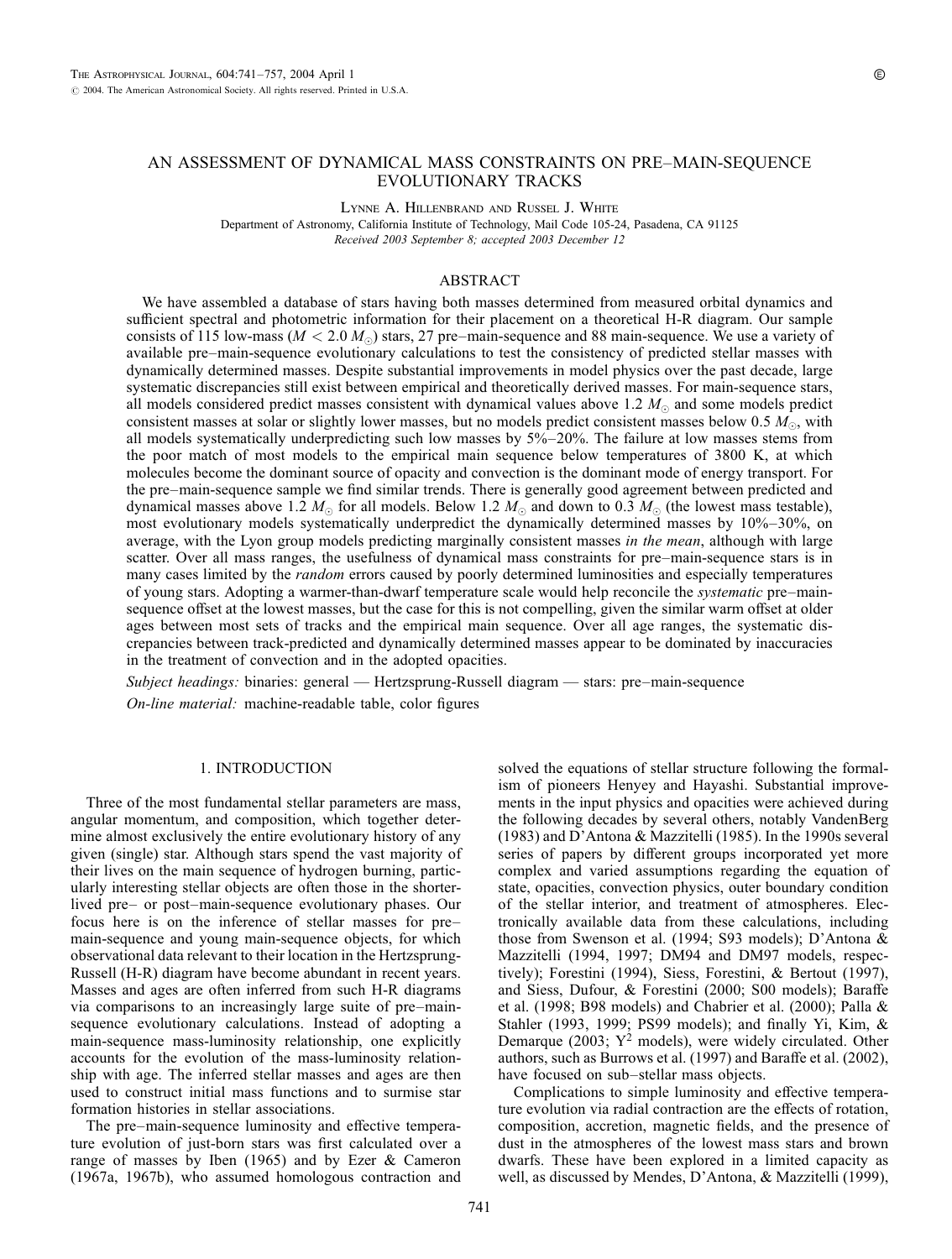D'Antona, Ventura, & Mazzitelli (2000), Baraffe et al. (2002), Siess & Livio (1997), and Siess et al. (1997). In addition, the "zero point," or initial mass-radius relationship, from which pre–main-sequence evolution begins is poorly constrained (see Larson 1972; Stahler 1983; Mercer-Smith, Cameron, & Epstein 1984; Palla & Stahler 1993; Bernasconi 1996; Hartmann, Cassen, & Kenyon 1997; Baraffe et al. 2002). Comparison between young cluster data and isochrones, including lithiumburning predictions, show inconsistencies that lead us to infer that ages younger than  $\sim$  10 Myr are particularly uncertain and that masses are also likely biased. Despite the large uncertainties and, indeed, the cautions offered by many of the above authors themselves regarding the utility of their models in explaining observations, the existing array of models has been used heavily over the past decade for comparison to the H-R diagrams assembled for pre–main-sequence stars in nearby star-forming regions. These tracks are the primary tool used to determine the ages and masses of young stars and thus a cornerstone on which the conclusions of many star formation studies rest. Examples include the interpretation of observational data in a metacontext, such as the initial mass function, the star formation history of a particular region, or the evolution of circumstellar disks or stellar angular momentum through the pre–main sequence. Such conclusions rely entirely on the evolutionary models, and systematically different results can arise from the use of different models.

Fundamental calibration of pre–main-sequence evolutionary tracks is, however, not yet established. Several tests have been proposed. The predicted masses can be compared with those inferred from either binary orbits (e.g., Casey et al. 1998; Covino et al. 2000; Steffen et al. 2001) or velocity profiles of rotating circumstellar disks (e.g., Simon, Dutrey, & Guilloteau 2000; Dutrey, Guilloteau, & Simon 2003). The predicted ages can be compared, under the assumption of coeval formation, with loci of pre–main-sequence binaries (e.g., Hartigan, Strom, & Strom 1994; Prato, Greene, & Simon 2003), higher order multiples (White et al. 1999), and young ''star-forming'' clusters (e.g., Luhman et al. 2003; L. A. Hillenbrand, M. R. Meyer, & J. M. Carpenter 2004, in preparation). Older open clusters offer even narrower sequences for comparison with model isochrones (e.g., Stauffer, Hartmann, & Barrado y Navascués 1995). All of these tests, however, are limited by the accuracy with which individual stars can be placed on a theoretical H-R diagram. In addition to the poorly understood observational errors, uncertainties in the temperature and bolometric correction scales themselves remain significant, especially at subsolar masses and young ages.

In this paper we explore the consistency of the masses predicted by various sets of pre–main-sequence evolutionary tracks with those masses fundamentally determined from orbital dynamics. Our sample is larger than those considered in previous experiments (referenced above); in particular, we include both pre–main-sequence and main-sequence stars. The lower mass limit in our sample is imposed by the available fundamental mass data (0.1  $M_{\odot}$  for main-sequence stars but only 0.3  $M_{\odot}$  for pre–main-sequence stars), and the upper limit  $(2.0 M<sub>o</sub>)$  is adopted to include only unevolved main-sequence objects.

In  $\S$  2 we discuss the models we test and the systematic differences between them. Section 3 presents the database of double-lined binaries or single/multiple stars harboring rotating gaseous disks with determined stellar masses and our methodology for inferring masses from pre–main-sequence

evolutionary calculations. In  $\S$  4 we perform the detailed comparison of the model masses and the dynamically determined fundamental masses. Section 5 contains our conclusions and recommendations.

## 2. PRE–MAIN-SEQUENCE EVOLUTIONARY MODELS

The various sets of tracks available and their most basic input assumptions regarding stellar interior structure and physics are reviewed in this section. In our analysis we make use of those sets of models that have been made available electronically by the authors. We refer the interested reader to the references cited for more detail on individual sets of calculations. We do not attempt to assess the physical validity, triumphs, or shortcomings of the individual models; we present them purely for consideration in comparison with stellar masses fundamentally determined based on astrophysical data.

#### 2.1. Victoria Group: S93 Models

The heritage of the Swenson et al. (1994) models resides in the Victoria stellar evolutionary code of VandenBerg (1983, 1992). The notation "S93" refers to a private communication in 1993 of approximately the series F models described in Swenson et al. (1994), provided initially to K. Strom and subsequently to the present authors. The mass range covered is 0.15–5.00  $M_{\odot}$ . These models employ the OPAL (Rogers & Iglesias 1992) and Cox & Tabor (1976) opacities, an ''improved'' Eggleton, Faulkner, & Flannery (1973) equation of state, and Fowler, Caughlan, & Zimmerman (1975) and Caughlan & Fowler (1988) reaction rates, use a mixinglength parameter  $\alpha = 1.957$ , and assume abundances of  $Y =$ 0.282 and  $Z = 0.019$ . Their starting point is defined as  $\rho <$  $0.01$  g cm<sup>-3</sup>. Atmospheric treatment is presumed gray. A hint provided in VandenBerg & Clem (2003) suggests that more may be coming from this group on pre–main-sequence evolution, including realistic atmospheres, with the most recent description of main-sequence and post–main-sequence evolution appearing in VandenBerg et al. (2000).

## 2.2. D'Antona and Mazzitelli: DM94 and DM97 Models

D'Antona & Mazzitelli (1994) provided tracks covering 0.1– 2.5  $M_{\odot}$ , using the first substantial improvement to input physics since the 1980s pre–main-sequence evolutionary papers, which utilized 1970s era physics. The models employ the Alexander, Augason, & Johnson (1989) or Kurucz (1991) and Rogers & Iglesias (1992) opacities, the Mihalas, Däppen,  $&$  Hummer (1988) and Magni & Mazzitelli (1979) equation of state, and Caughlan & Fowler (1988) and Fowler et al. (1975) reaction rates, use either a mixing-length parameter  $\alpha = 1.2$  or the newly introduced Canuto & Mazzitelli (1991, 1992) ''full spectrum of turbulence'' (FST) convection prescription as a rival to the standard mixing-length theory (MLT), and assume abundances of  $Y = 0.285$  and  $Z = 0.018$ . Atmospheric treatment is gray. Their starting point is the sequence of deuterium burning. These models were updated to cover  $0.017-3.00 M_{\odot}$ in D'Antona & Mazzitelli (1997) and again in 1998 (the later being a "Web-only" correction at less than 0.2  $M_{\odot}$  to the originally circulated 1997 models). As this article went to press we became aware of the Montalbán et al. (2004) calculations, which explore both MLT and FST convection and now use the nongray Hauschildt, Allard, & Baron (1999) or the Heiter et al. (2002), aka Kurucz, atmospheres. These models are not electronically available at present and are not used in our analysis.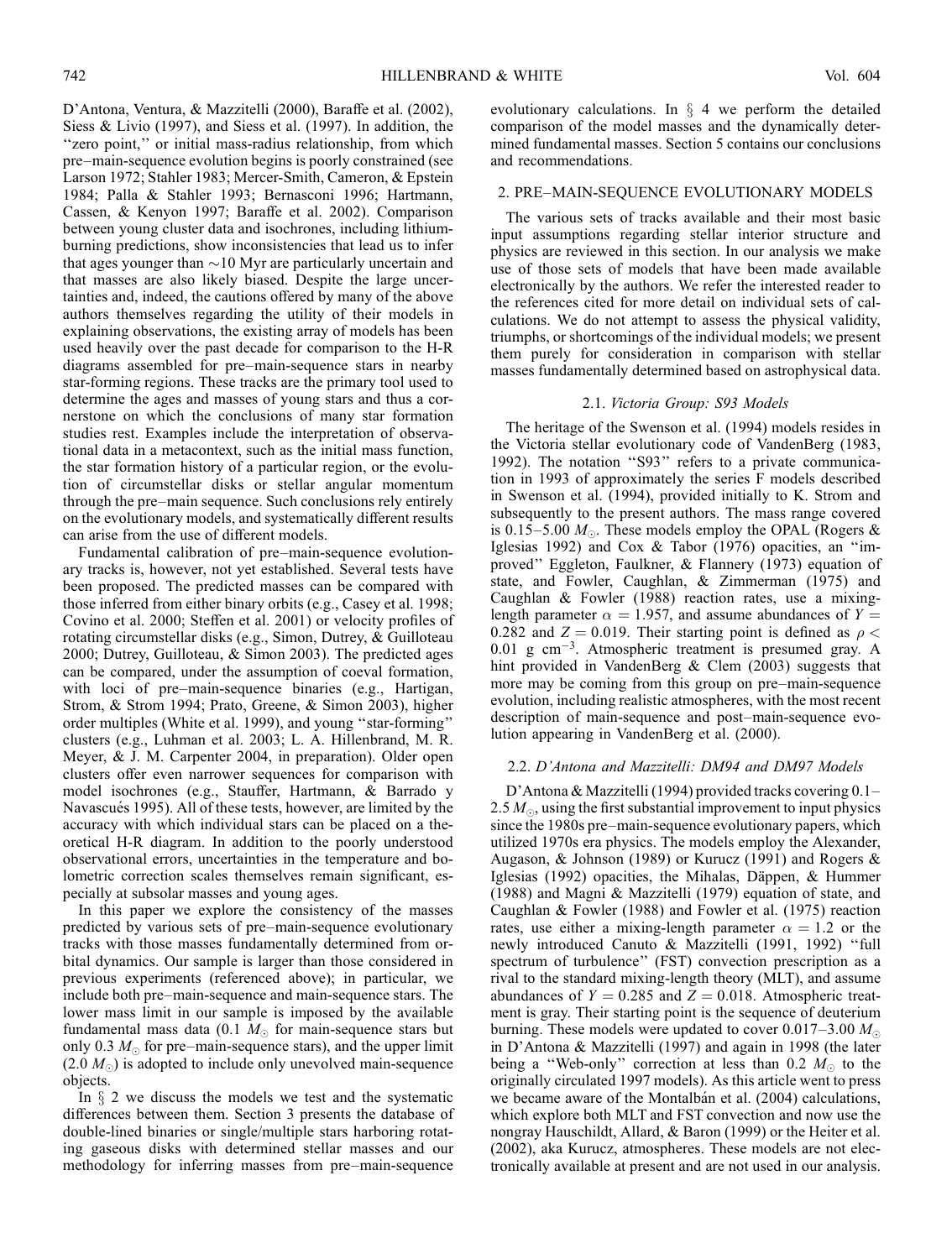#### 2.3. Geneva Group

The Charbonnel et al. (1999) models cover 0.4–1.0  $M_{\odot}$  and represent an extension to lower masses of the Geneva code. They employ the MHD (Hummer & Mihalas 1988; Mihalas et al. 1988; Däppen et al. 1988) equation of state, the Alexander & Ferguson (1994) and Iglesias & Rogers (1996) opacities, Caughlan & Fowler (1988) reaction rates, a mixing-length parameter  $\alpha = 1.6$ , and abundances of  $Y = 0.280$  and  $Z = 0.020$ . The atmospheric treatment down to  $\tau = 2/3$  is gray. These models are not publicly available and are not utilized in the present study.

## 2.4. Palla and Stahler: PS99 Models

The Palla & Stahler (1999) models cover 0.1–6.0  $M_{\odot}$ , use the Rosseland mean opacity, the Eggleton et al. (1973) and Pols et al. (1995) equation of state, Fowler et al. (1975) and Harris et al. (1983) reaction rates, and a mixing-length parameter  $\alpha = 1.5$ , and assume abundances of  $Y = 0.28$  and  $Z = 0.02$ . The calculations explicitly include a "birth line," or initial mass-radius relationship (which, incidentally, could be adopted and independently applied to any of the other calculations reviewed in this section). Atmospheric treatment is gray. These models do not extend beyond ages of  $10^8$  yr.

#### 2.5. Grenoble Group: S00 Models

The Grenoble group has published their calculations in Forestini (1994), Siess et al. (1997), and, most recently, Siess et al. (2000). The calculations cover  $0.1-7.0 M_{\odot}$ . They use the Alexander & Ferguson (1994) and Iglesias & Rogers (1996) opacities, a modified Pols et al. (1995) scheme for the equation of state, Caughlan & Fowler (1988) reaction rates, a mixinglength parameter  $\alpha = 1.6$ , and abundances of  $Y = 0.288$  and  $Z = 0.0189$ . These models attempt to include a "realistic" atmosphere as the outer boundary condition, using data from Plez (1992) and Kurucz (1991).

## 2.6. Lyon Group: B98 Models

The Lyon group published models in Baraffe et al. (1995), Chabrier & Baraffe (1997), and Baraffe et al. 1998. The calculations cover 0.035–1.2  $M_{\odot}$ ; see Chabrier et al. (2000) and Baraffe et al. (2002) for an extension to 0.001  $M_{\odot}$ . The Lyon group uses the Alexander & Ferguson (1994) and Iglesias & Rogers (1996) opacities, the Saumon, Chabrier, & Van Horn (1995) equation of state, reaction rates described in Chabrier & Baraffe (1997), several different values for the mixing-length parameter,  $\alpha = 1.0, 1.5,$  and 1.9, and abundances of  $Y = 0.275$ and 0.282 and  $Z = 0.02$ . These models also employ the nongray Hauschildt et al. (1999) atmospheres, which include molecular opacity sources, such as TiO and  $H_2O$ , as well as dust grains. It should be noted that the  $\alpha = 1.9$  models are actually the same as the  $\alpha = 1.0$  ones below 0.6  $M_{\odot}$  and also that the  $\alpha = 1.9$  models actually use  $\alpha = 1.0$  in the atmospheres at optical depths of less than 100. The B98 models do not extend to radii larger than those defined by the  $10<sup>6</sup>$  yr isochrone, limiting their utility in studies of young low-mass star-forming regions, where populations are frequently found above the limit of the B98 tracks.

## 2.7. Yale Group:  $Y^2$  and YREC Models

The Yale group has two current sets of models, one called "Y<sup>2</sup>" and the other "YREC"; the latter includes rotation.

The  $Y^2$  models cover 0.4–5.0  $M_{\odot}$  and have been published in a series of papers: Yi et al. (2001, 2003) and Kim et al. (2002).

These models use Iglesias & Rogers (1996) and Alexander & Ferguson (1994) opacities, the Cox & Giuli (1968) and Rogers, Swenson, & Iglesias (1996) equation of state with implementation of the Debye-Hückel correction (Guenther et al. 1992), reaction rates from Bahcall & Pinsonneault (1992), a mixinglength parameter  $\alpha = 1.7431$ , and a range of abundances, from which we have chosen the  $X = 0.71$ ,  $Y = 0.27$ ,  $Z = 0.02$ models for comparison. Atmospheres are presumed gray, but for the purpose of calculating colors (not relevant to the present study) are matched in a semiempirical way to the colortemperature relations adopted by Lejeune, Cuisinier, & Buser  $(1998).$ <sup>1</sup> These models begin at the theoretically defined deuterium-burning main sequence.

The YREC (Yale Rotating Evolution Code) models cover  $0.1-2.25$   $M_{\odot}$  and have been published in Guenther et al. (1992) and Sills, Pinsonneault, & Terndrup (2000). Currently these models also use Iglesias & Rogers (1996) and Alexander & Ferguson (1994) opacities, the Rogers et al. (1996) but also the Saumon et al. (1995) equations of state as appropriate, reaction rates from Gruzinov & Bahcall (1998), a mixinglength parameter  $\alpha = 1.72$ , and abundances corresponding to  $Y = 0.273$  and  $Z = 0.0176$  at the age of the Sun. The atmospheric treatment is the same as in the  $Y^2$  models. These models are not publicly available and are not utilized in the present study.

## 2.8. Comparison of Models and Systematic Effects

As illustrated by the above discussion of the gamut of pre– main-sequence evolutionary models, there is substantial variation in the treatment of various aspects of the physics, as well as in the adopted values of certain parameters. The most salient of these differences are in the opacity sources, treatment of convection, and treatment of interior/atmospheric boundary conditions. For comparison between the results of several of the above-mentioned codes at low masses, we show in Figure 1 the predicted contraction tracks for different stellar masses and in Figure 2 the resulting zero-age main sequences (ZAMSs), as defined in  $\S$  3.4. Systematic differences are apparent in the mass tracks, especially at young ages, and on the main sequence, particularly at low masses. The variations between tracks are predominantly in temperature and only secondarily in luminosity.

The predicted effective temperature for a given-mass star is dictated largely by the treatment of convection in both the atmosphere and the interior. Because of the extreme complexity of a realistic prescription, convection is usually handled by adopting the mathematically simple MLT (Böhm-Vitense 1958), although more sophisticated prescriptions have been proposed (e.g., Canuto & Mazzitelli 1992). Typically, larger mixing lengths (more efficient convection) predict hotter evolutionary tracks and yield lower masses for a given position in the H-R diagram. The choice of the mixing length is a large uncertainty in current models. A common value is one that predicts 1  $M_{\odot}$  model agreement with the solar model, but this approach may artificially compensate for other inadequacies in the calculations. For example, several other major aspects of convection can affect the track temperatures, such as how the interior is matched to atmosphere, the thickness of the convective region, and the extent of convective overshooting (see,

<sup>&</sup>lt;sup>1</sup> We note specifically that the  $V-K$  vs. log  $T_{\text{eff}}$  relationship given in Lejeune et al. places the M dwarfs in the present study not on the main sequence, but rather substantially warmer and fainter than the main sequence.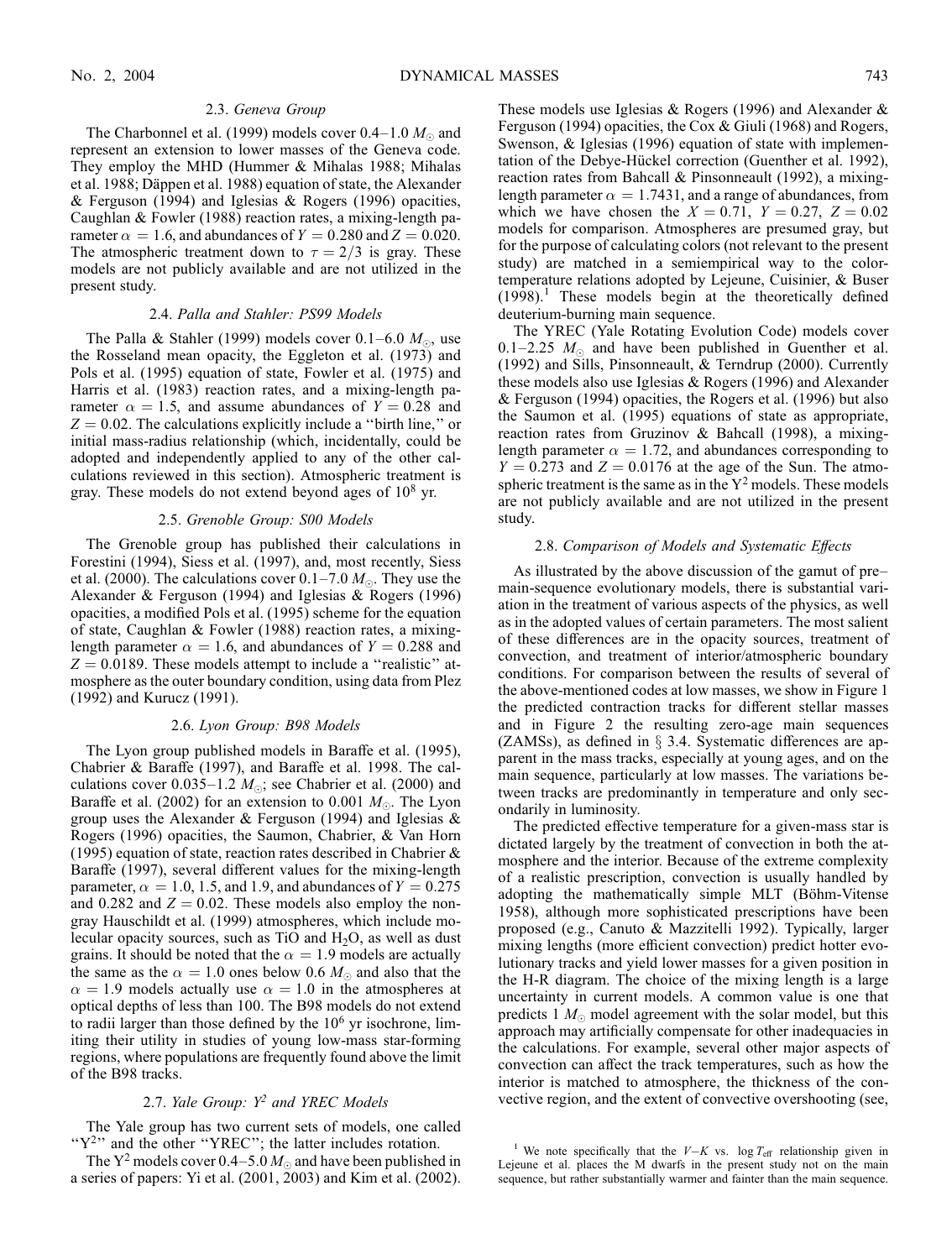

Fig. 1.—Variation between pre–main-sequence contraction tracks for masses 0.2, 0.5, 1.0, and 2.0  $M_{\odot}$  for the following models: S93 (solid line), DM97, with 1998 correction (dotted line), B98  $\alpha = 1.9$  (long-dashed line), PS99 (dot–short-dashed line), S00 (dot–long-dashed line), and  $Y^2$  (longdash–short-dashed line). Note that the PS99 models, for which no 0.5  $M_{\odot}$ track is available, have both the 0.4 and the 0.6  $M_{\odot}$  tracks plotted instead. Note also that the  $Y^2$  models do not extend as low as 0.2  $M_{\odot}$ . [See the electronic edition of the Journal for a color version of this figure.]

e.g., D'Antona & Mazzitelli 1994; Montalbán et al. 2004). Consequently, the treatment of convection is one of the primary uncertainties in current evolutionary models. A related effect is the opacity (including the influence of metallicity) through which the convective energy transport must occur. Higher opacities generally mean lower predicted effective temperatures for a given-mass star.

Another point of comparison between sets of models is the match between the various 1  $M_{\odot}$  tracks and the location of the Sun. The Sun is evolved from its ZAMS location, having become hotter, larger, and more luminous. In some cases, certain parameters in the above sets of models have been adjusted by the model authors such that their  $1 M_{\odot}$  model reproduces the temperature and luminosity of the present-day Sun. This requires that the model tracks extend beyond the ZAMS. Nevertheless, we illustrate in Figures 1 and 2 the location of the Sun compared to 1  $M_{\odot}$  pre–main-sequence tracks and ZAMSs (effectively, the  $10^8$  yr isochrone at this mass; see § 3.4) from various models. This comparison notwithstanding, we demonstrate in our results that there is little correspondence between models' ability to match the observed main-sequence parameters and the observed pre–main-sequence parameters.

Finally, it should be stressed that there is generally poor agreement between the various models and the empirical main sequence at low masses (Fig. 2). Of note is that the  $Y^2$  models, which at low masses do seem to reach temperatures as cool as in the empirical data, do not display the same downturn at low temperatures as other models. A downturn, such as that displayed by the S93 models in the same cool regime and by the other models at much warmer temperatures, is expected on the basis of the dissociation of  $H_2$  (Copeland, Jensen, & Jørgensen 1970).

## 3. ASTROPHYSICAL DATA

## 3.1. Sample and Selection Criteria

In order to test the predictions of the various pre–mainsequence evolutionary tracks just discussed, we have compiled from the literature a list of stars with dynamically determined masses and with luminosity and temperature estimates for placing them on the H-R diagram. The sample is restricted to stars less massive than 2.0  $M_{\odot}$ . Of the 148 stars in this sample (Table 1), 88 are main-sequence and 27 are pre–main-sequence stars; the remaining 33 stars are determined to be post–mainsequence, as described below. The Sun is included as a mainsequence star, with stellar parameters adopted from Gray (1992).

For the main-sequence sample, we require masses measured to better than 10%. We strive to exclude W UMa–type contact binaries (e.g., V781 Tau; Liu & Yang 2000), in which tidal effects or mass transfer could be important. Further, to avoid including stars evolved too far beyond the ZAMS, we have retained for analysis only those binary components in Table 1 with  $\log g > 4.20$  cm s<sup>-2</sup>, and thus stars less evolved than -600 Myr from the ZAMS near our upper mass range and less evolved than 1–3 Gyr from the ZAMS near the solar mass range (according to the Girardi et al. 2000 post-ZAMS models). We begin with the catalog of Andersen (1991) and the additional lists compiled by Ribas et al. (2000), Delfosse et al. (2000), and



Fig. 2.—Comparison of the composite main sequences adopted here using the various evolutionary models. Line types are as in Fig. 1. Asterisks show the "empirical" main sequence derived from measurements of  $M_V$  and our adopted dwarf bolometric correction and temperature scales (see the Appendix). Note that the empirical main sequence represents the average observed luminosity as a function of temperature along the main sequence and not necessarily the ZAMS. Consequently, the highest mass main-sequence stars are, on average, more evolved relative to the zero age than the average solarmass main-sequence star; this likely causes the apparent overluminous location of the empirical main-sequence at higher masses. The S93 and the  $Y^2$ models reach cool enough temperatures to more accurately reproduce the lowmass empirical main sequence than the other calculations; note, however, the "straight" nature of the  $Y^2$  main sequence, which is at odds with the expected downturn due to  $H_2$  dissociation. [See the electronic edition of the Journal for a color version of this figure.]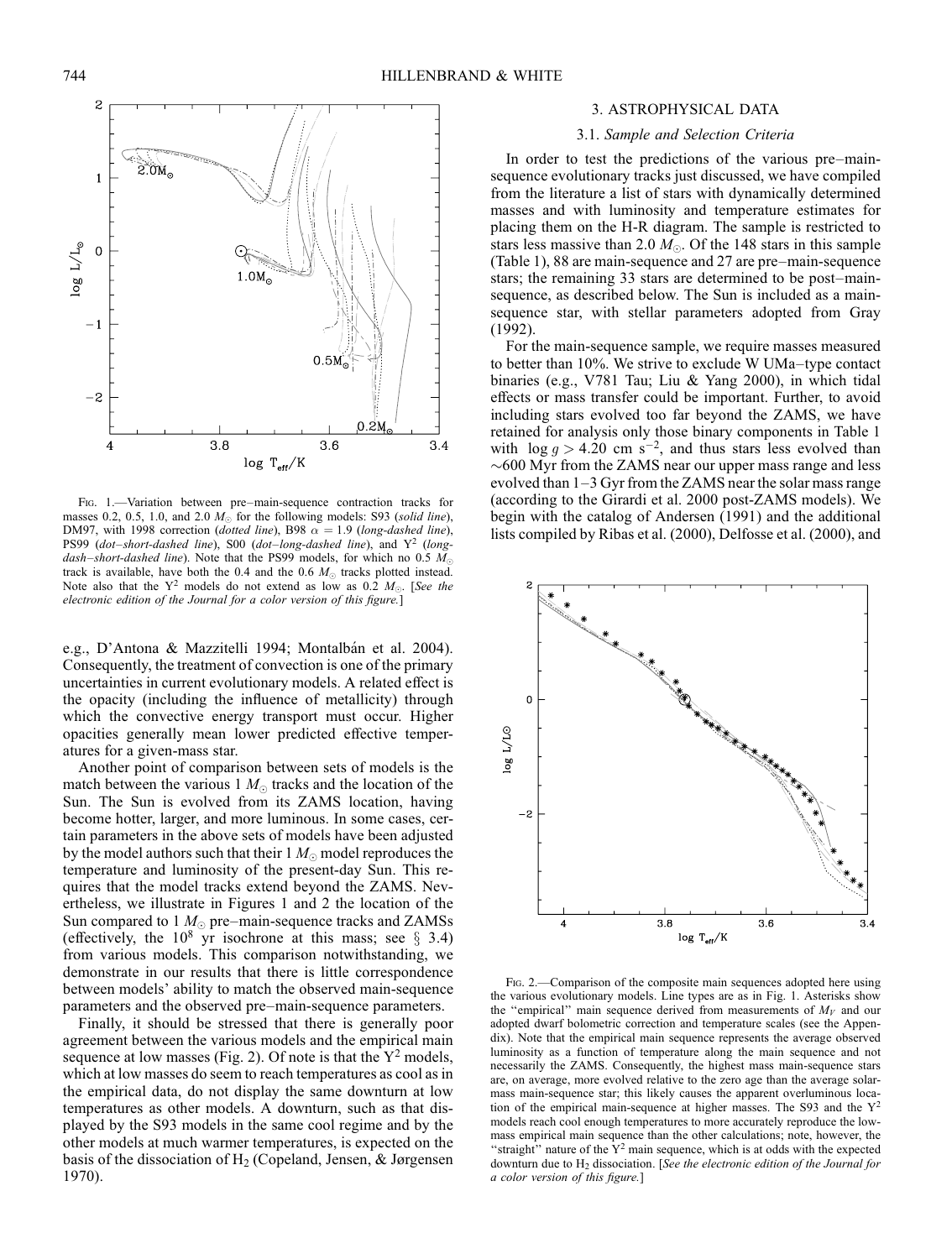| <b>NAME</b> |                           | $\boldsymbol{R}$<br>$(R_{\odot})$ | $\log g$<br>$\rm (cm \; s^{-2})$ | <b>TYPE</b>       |                               | <b>SPECTRAL TYPE</b>                     |                             | TEMPERATURE AND LUMINOSITY       |                    |                 | <b>EVOLUTIONARY</b>        |                |
|-------------|---------------------------|-----------------------------------|----------------------------------|-------------------|-------------------------------|------------------------------------------|-----------------------------|----------------------------------|--------------------|-----------------|----------------------------|----------------|
|             | $\cal M$<br>$(M_{\odot})$ |                                   |                                  | Code <sup>a</sup> | Reference                     | Type                                     | Reference                   | $\log T_{\text{eff}}^{\text{b}}$ | $log(L/L_{\odot})$ | Reference       | <b>STATUS</b> <sup>c</sup> | <b>COMMENT</b> |
|             |                           |                                   |                                  |                   | Candidate Main-Sequence Stars |                                          |                             |                                  |                    |                 |                            |                |
| WW Aur A    | $1.987 \pm 0.034$         | $1.883 \pm 0.038$                 | $4.187 \pm 0.019$                | EB                | A91                           | A5m                                      | A91                         | $3.910 \pm 0.015$                | $1.140 \pm 0.060$  | A91             | 3                          |                |
| V909 Cyg A  | $1.980 \pm 0.030$         | $1.470 \pm 0.020$                 | $4.403 \pm 0.012$                | EB                | L97c                          | A <sub>0</sub>                           | L97c                        | $3.987 \pm 0.021$                | $1.230 \pm 0.090$  | L97c            | $\mathbf{1}$               |                |
| KW Hya A    | $1.978 \pm 0.036$         | $2.125 \pm 0.016$                 | $4.079 \pm 0.013$                | EB                | A91                           | A5m                                      | A91                         | $3.900 \pm 0.006$                | $1.207 \pm 0.025$  | R <sub>00</sub> | 3                          |                |
| AI Hya B    | $1.978 \pm 0.036$         | $2.766 \pm 0.017$                 | $3.850 \pm 0.010$                | EB                | A91                           | F <sub>0</sub> V                         | A91                         | 3.869 $\pm$ 0.009                | $1.312 \pm 0.036$  | R <sub>00</sub> |                            |                |
| V1647 Sgr B | $1.972 \pm 0.033$         | $1.666 \pm 0.017$                 | $4.289 \pm 0.012$                | EB                | A91                           | A1 V                                     | A91                         | $3.949 \pm 0.014$                | $1.192 \pm 0.057$  | R <sub>00</sub> |                            |                |
| TZ For B    | $1.949 \pm 0.027$         | $3.962 \pm 0.088$                 | $3.532 \pm 0.020$                | EB                | A91                           | F7 IV                                    | A91                         | $3.803 \pm 0.007$                | $1.360 \pm 0.030$  | A91             | $\mathbf{3}$               |                |
| V624 Her B  | $1.881 \pm 0.013$         | $2.209 \pm 0.034$                 | $4.024 \pm 0.014$                | EB                | A91                           | A7 V                                     | A91                         | $3.900 \pm 0.008$                | $1.240 \pm 0.040$  | A91             | $\mathcal{F}$              |                |
| MY Cyg B    | $1.811 \pm 0.025$         | $2.193 \pm 0.050$                 | $4.014 \pm 0.021$                | EB                | A91                           | F0m                                      | A91                         | $3.846 \pm 0.010$                | $1.019 \pm 0.045$  | R <sub>00</sub> | $\mathbf{3}$               |                |
| GK Dra B    | $1.810 \pm 0.109$         | $2.830 \pm 0.054$                 | $3.790 \pm 0.041$                | EB                | Z03                           | $\ldots$                                 | $\ldots$                    | $3.837 \pm 0.004$                | $1.188 \pm 0.029$  | Z <sub>03</sub> | 3                          |                |
| 51 Tau A    | $1.800 \pm 0.130$         | $\ldots$                          | $\cdots$                         | $\mathcal{O}$     | T97b                          | $\ldots$                                 | $\ldots$                    | $3.859 \pm 0.013$                | $1.046 \pm 0.040$  | T97b            | 3                          | Hyades member  |
| WW Aur B    | $1.799 \pm 0.025$         | $1.883 \pm 0.038$                 | $4.143 \pm 0.018$                | EB                | A91                           | A7m                                      | A91                         | $3.890 \pm 0.015$                | $1.060 \pm 0.060$  | A91             | 3                          |                |
| V477 Cyg A  | $1.790 \pm 0.120$         | $1.570 \pm 0.050$                 | $4.300 \pm 0.030$                | EB                | GQ92                          | $\ldots$                                 | $\ldots$                    | $3.939 \pm 0.015$                | $1.100 \pm 0.050$  | GQ92            |                            |                |
| V477 Cyg B  | $1.790 \pm 0.120$         | $1.270 \pm 0.040$                 | $4.360 \pm 0.030$                | EB                | GQ92                          | $\sim$ $\sim$ $\sim$                     | $\ldots$                    | $3.826 \pm 0.015$                | $0.470 \pm 0.050$  | GQ92            |                            |                |
| MY Cyg A    | $1.786 \pm 0.030$         | $2.193 \pm 0.050$                 | $4.008 \pm 0.021$                | EB                | A91                           | F <sub>0</sub> m                         | A91                         | $3.850 \pm 0.010$                | $1.035 \pm 0.045$  | R <sub>00</sub> |                            |                |
| V909 Cyg B  | $1.750 \pm 0.030$         | $1.570 \pm 0.030$                 | $4.288 \pm 0.017$                | EΒ                | L97c                          | A2                                       | L97c                        | $3.944 \pm 0.016$                | $1.120 \pm 0.070$  | L97c            |                            |                |
| IQ Per B    | $1.737 \pm 0.031$         | $1.503 \pm 0.017$                 | $4.323 \pm 0.013$                | EB                | A91                           | A6 V                                     | A91                         | $3.906 \pm 0.008$                | $0.930 \pm 0.033$  | R <sub>00</sub> |                            |                |
| OO Peg A    | $1.720 \pm 0.030$         | $2.190 \pm 0.080$                 | $3.990 \pm 0.040$                | EB                | M <sub>01</sub>               | $\sim$ $\sim$ $\sim$                     | $\ldots$                    | $3.943 \pm 0.007$                | $1.388 \pm 0.044$  | M <sub>01</sub> |                            |                |
| OO Peg B    | $1.690 \pm 0.030$         | $1.370 \pm 0.050$                 | $4.390 \pm 0.040$                | EB                | M <sub>01</sub>               | $\ldots$ .                               | $\ldots$                    | $3.939 \pm 0.009$                | $0.964 \pm 0.048$  | M <sub>01</sub> |                            |                |
| V526 Sgr B  | $1.680 \pm 0.060$         | $1.560 \pm 0.020$                 | $4.280 \pm 0.020$                | EB                | L97b                          | A2                                       | L97b                        | $3.940 \pm 0.005$                | $1.100 \pm 0.030$  | L97b            |                            |                |
| TV Nor B    | $1.665 \pm 0.018$         | $1.550 \pm 0.014$                 | $4.278 \pm 0.012$                | EB                | N97                           | $\sim$ $\sim$ $\sim$                     | $\ldots$                    | $3.892 \pm 0.006$                | $0.902 \pm 0.035$  | N97             |                            |                |
| PV Pup A    | $1.565 \pm 0.011$         | $1.542 \pm 0.018$                 | $4.257 \pm 0.010$                | EB                | A91                           | A8 V                                     | A91                         | $3.840 \pm 0.010$                | $0.689 \pm 0.041$  | R <sub>00</sub> |                            |                |
| V442 Cyg A  | $1.564 \pm 0.024$         | $2.072 \pm 0.034$                 | $3.999 \pm 0.016$                | EB                | A91                           | F1 V                                     | A91                         | $3.839 \pm 0.006$                | $0.941 \pm 0.028$  | R <sub>00</sub> | 3                          |                |
| PV Pup B    | $1.554 \pm 0.013$         | $1.499 \pm 0.018$                 | $4.278 \pm 0.011$                | EB                | A91                           | A8 V                                     | A91                         | $3.841 \pm 0.010$                | $0.668 \pm 0.041$  | R <sub>00</sub> |                            |                |
| RZ Cha A    | $1.518 \pm 0.021$         | $2.264 \pm 0.017$                 | $3.909 \pm 0.009$                | EB                | A91                           | F5 V                                     | A91                         | $3.816 \pm 0.010$                | $0.926 \pm 0.041$  | R <sub>00</sub> | 3                          |                |
| RZ Cha B    | $1.509 \pm 0.027$         | $2.264 \pm 0.017$                 | $3.907 \pm 0.010$                | EB                | A91                           | F5 V                                     | A91                         | $3.816 \pm 0.010$                | $0.926 \pm 0.041$  | R <sub>00</sub> | $\mathcal{R}$              |                |
| TZ Men B    | $1.504 \pm 0.010$         | $1.432 \pm 0.015$                 | $4.303 \pm 0.009$                | EB                | A91                           | A8 V                                     | A91                         | $3.857 \pm 0.012$                | $0.692 \pm 0.049$  | R <sub>00</sub> |                            |                |
| KW Hya B    | $1.488 \pm 0.017$         | $1.480 \pm 0.014$                 | $4.270 \pm 0.010$                | EB                | A91                           | F <sub>0</sub> V                         | A91                         | $3.836 \pm 0.007$                | $0.637 \pm 0.029$  | R <sub>00</sub> |                            |                |
| BW Aqr A    | $1.488 \pm 0.022$         | $2.064 \pm 0.044$                 | $3.981 \pm 0.020$                | EB                | A91                           | F7 V                                     | A91                         | $3.800 \pm 0.007$                | $0.782 \pm 0.034$  | R <sub>00</sub> | 3                          |                |
| GK Dra A    | $1.460 \pm 0.066$         | $2.431 \pm 0.042$                 | $3.830 \pm 0.033$                | EB                | Z03                           | $\cdots$                                 | $\ldots$                    | $3.851 \pm 0.004$                | $1.112 \pm 0.030$  | Z03             |                            |                |
| DM Vir A    | $1.454 \pm 0.008$         | $1.763 \pm 0.017$                 | $4.108 \pm 0.009$                | EB                | L96                           | F7 V                                     | A91                         | $3.806 \pm 0.010$                | $0.668 \pm 0.041$  | R <sub>00</sub> |                            |                |
| DM Vir B    | $1.448 \pm 0.008$         | $1.763 \pm 0.017$                 | $4.106 \pm 0.009$                | EB                | L96                           | F7 V                                     | A91                         | $3.806 \pm 0.010$                | $0.668 \pm 0.041$  | R <sub>00</sub> |                            |                |
| CD Tau A    | $1.442 \pm 0.016$         | $1.798 \pm 0.017$                 | $4.087 \pm 0.010$                | EB                | R99                           | F <sub>6</sub> V                         | R99                         | $3.792 \pm 0.004$                | $0.630 \pm 0.020$  | R99             |                            |                |
| AD Boo A    | $1.438 \pm 0.016$         | $1.614 \pm 0.012$                 | $4.180 \pm 0.011$                | EB                | L97a                          |                                          |                             | $3.805 \pm 0.006$                | $0.590 \pm 0.030$  | L97a            |                            |                |
| V442 Cyg B  | $1.410 \pm 0.023$         | $1.662 \pm 0.033$                 | $4.146 \pm 0.019$                | EB                | A91                           | $\sim$ $\sim$ $\sim$<br>F <sub>2</sub> V | $\sim$ $\sim$ $\sim$<br>A91 | $3.833 \pm 0.006$                | $0.726 \pm 0.030$  | R <sub>00</sub> |                            |                |
| V1143 Cyg A | $1.391 \pm 0.016$         | $1.346 \pm 0.023$                 | $4.323 \pm 0.016$                | EB                | A91                           | F5 V                                     | A91                         | $3.820 \pm 0.008$                | $0.491 \pm 0.035$  | R <sub>00</sub> |                            |                |
| BW Aqr B    | $1.386 \pm 0.021$         | $1.788 \pm 0.043$                 | $4.075 \pm 0.022$                | EB                | A91                           | F8 V                                     | A91                         | $3.807 \pm 0.007$                | $0.685 \pm 0.035$  | R <sub>00</sub> | $\mathcal{R}$              |                |
| CD Tau B    | $1.368 \pm 0.016$         | $1.584 \pm 0.020$                 | $4.174 \pm 0.012$                | EB                | R99                           | F <sub>6</sub> V                         | R99                         | $3.792 \pm 0.004$                | $0.520 \pm 0.020$  | R99             |                            |                |
| YZ Cas B    | $1.350 \pm 0.010$         | $1.348 \pm 0.015$                 | $4.309 \pm 0.010$                | EB                | A91                           | F <sub>2</sub> V                         | A91                         | $3.821 \pm 0.016$                | $0.496 \pm 0.065$  | R <sub>00</sub> |                            |                |
|             |                           |                                   | $4.324 \pm 0.016$                | EB                | A91                           | F <sub>5</sub> V                         | A91                         | $3.816 \pm 0.008$                | $0.460 \pm 0.035$  | R <sub>00</sub> |                            |                |
| V1143 Cyg B | $1.347 \pm 0.013$         | $1.323 \pm 0.023$                 |                                  | EB                | A91                           | F5 V                                     | A91                         |                                  |                    | R <sub>00</sub> |                            |                |
| EE Peg B    | $1.335 \pm 0.011$         | $1.312 \pm 0.013$                 | $4.328 \pm 0.009$                | EB                | L97d                          | F5 V                                     | L97d                        | $3.802 \pm 0.005$                | $0.396 \pm 0.022$  | L97d            | $\mathbf{3}$               |                |
| IT Cas A    | $1.330 \pm 0.009$         | $1.593 \pm 0.015$                 | $4.158 \pm 0.009$                |                   |                               | F5 V                                     | L97d                        | $3.811 \pm 0.007$                | $0.601 \pm 0.035$  |                 | 3                          |                |
| IT Cas B    | $1.328 \pm 0.008$         | $1.560 \pm 0.040$                 | $4.175 \pm 0.020$                | EB                | L97d                          |                                          |                             | $3.811 \pm 0.007$                | $0.583 \pm 0.047$  | L97d            |                            |                |
| V505 Per A  | $1.300 \pm 0.020$         | $1.400 \pm 0.020$                 | $4.260 \pm 0.010$                | EB                | M <sub>01</sub>               | $\ldots$                                 | $\ldots$ .                  | $3.808 \pm 0.003$                | $0.456 \pm 0.016$  | M <sub>01</sub> |                            |                |
| V505 Per B  | $1.280 \pm 0.020$         | $1.140 \pm 0.030$                 | $4.430 \pm 0.010$                | EB                | M <sub>01</sub>               | $\cdots$                                 | $\ldots$                    | $3.807 \pm 0.004$                | $0.280 \pm 0.020$  | M <sub>01</sub> | 1                          |                |

TABLE 1 Sample and Stellar Parameters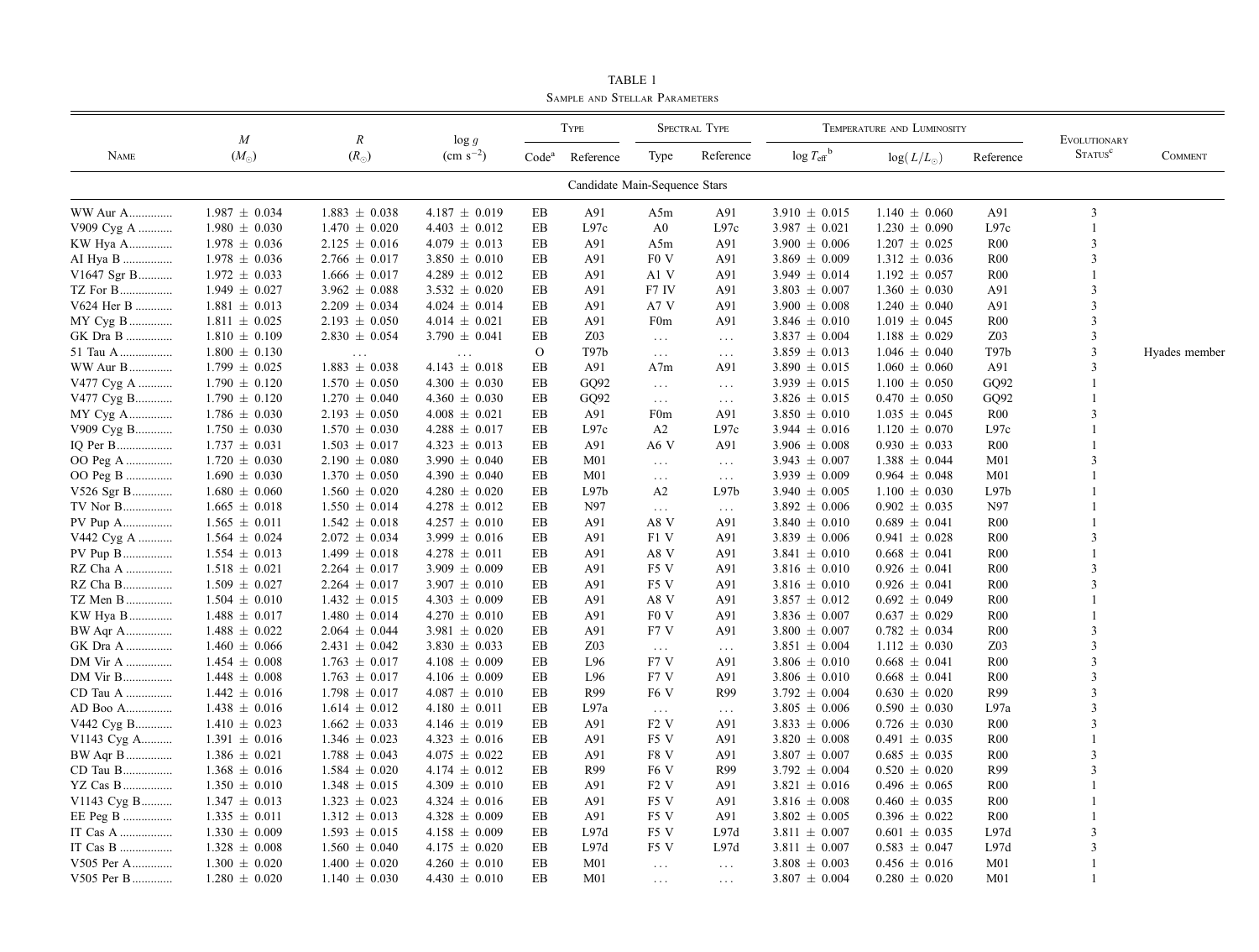|                               |                                            | $\boldsymbol{M}$    | $\boldsymbol{R}$               | $\log g$<br>$\rm (cm \; s^{-2})$ |                   | <b>TYPE</b>          |                               | <b>SPECTRAL TYPE</b> |                                  | TEMPERATURE AND LUMINOSITY |                  | EVOLUTIONARY<br>STATUS <sup>c</sup> | <b>COMMENT</b>  |
|-------------------------------|--------------------------------------------|---------------------|--------------------------------|----------------------------------|-------------------|----------------------|-------------------------------|----------------------|----------------------------------|----------------------------|------------------|-------------------------------------|-----------------|
|                               | <b>NAME</b>                                | $(M_{\odot})$       | $(R_{\odot})$                  |                                  | Code <sup>a</sup> | Reference            | Type                          | Reference            | $\log T_{\text{eff}}^{\text{b}}$ | $log(L/L_{\odot})$         | Reference        |                                     |                 |
| Candidate Main-Sequence Stars |                                            |                     |                                |                                  |                   |                      |                               |                      |                                  |                            |                  |                                     |                 |
|                               | V570 Per A                                 | $1.280 \pm 0.030$   | $1.640 \pm 0.160$              | $4.120 \pm 0.050$                | ΕB                | M <sub>01</sub>      | $\ldots$                      | $\ldots$             | $3.810 \pm 0.010$                | $0.600 \pm 0.072$          | M <sub>01</sub>  | $\overline{3}$                      |                 |
|                               | HS Hya A                                   | $1.2552 \pm 0.0078$ | $1.2747 \pm 0.0072$            | $4.3259 \pm 0.0056$              | EB                | T97a                 | $\ldots$                      | $\ldots$             | $3.8129 \pm 0.0033$              | $0.415 \pm 0.014$          | T97a             |                                     |                 |
|                               | RT And A                                   | $1.240 \pm 0.030$   | $1.260 \pm 0.015$              | $4.335 \pm 0.015$                | EB                | P94                  | F8 <sub>V</sub>               | St93                 | $3.785 \pm 0.015$                | $0.290 \pm 0.060$          | P94              |                                     | CABS            |
|                               | UX Men A                                   | $1.238 \pm 0.006$   | $1.347 \pm 0.013$              | $4.272 \pm 0.009$                | EB                | A91                  | F8 V                          | A91                  | $3.785 \pm 0.007$                | $0.351 \pm 0.029$          | <b>R00</b>       |                                     |                 |
|                               | AD Boo B                                   | $1.237 \pm 0.013$   | $1.211 \pm 0.018$              | $4.364 \pm 0.019$                | EB                | L97a                 | $\ldots$                      | $\ldots$             | $3.775 \pm 0.007$                | $0.220 \pm 0.040$          | L97a             |                                     |                 |
|                               | AI Phe B                                   | $1.231 \pm 0.005$   | $2.931 \pm 0.007$              | $3.593 \pm 0.003$                | EB                | M92                  | F7 V                          | A91                  | $3.712 \pm 0.013$                | $0.730 \pm 0.050$          | M92              |                                     |                 |
|                               | $\ensuremath{\mathsf{FL}}\xspace$ Lyr A    | $1.221 \pm 0.016$   | $1.282 \pm 0.028$              | 4.309 $\pm$ 0.020                | EB                | A91                  | F8 <sub>V</sub>               | A91                  | $3.789 \pm 0.007$                | $0.320 \pm 0.030$          | A91              |                                     |                 |
|                               | V570 Per B                                 | $1.220 \pm 0.030$   | $1.010 \pm 0.025$              | $4.550 \pm 0.120$                | EB                | M <sub>01</sub>      | $\sim$ .                      | $\ldots$             | $3.793 \pm 0.013$                | $0.080 \pm 0.176$          | M <sub>01</sub>  |                                     |                 |
|                               | HS Hya B                                   | $1.2186 \pm 0.0070$ | $1.2161 \pm 0.0071$            | $4.3539 \pm 0.0057$              | ΕB                | T97a                 | $\sim$ $\sim$ $\sim$          | $\sim$ $\sim$ $\sim$ | $3.8062 \pm 0.0034$              | $0.347 \pm 0.015$          | T97a             |                                     |                 |
|                               | UV Leo A                                   | $1.210 \pm 0.097$   | $0.973 \pm 0.024$              | $4.540 \pm 0.053$                | EВ                | Z <sub>03</sub>      | $\ldots$                      | Z <sub>03</sub>      | $3.787 \pm 0.005$                | $0.060 \pm 0.038$          | Z <sub>03</sub>  |                                     |                 |
|                               | HR 6697A                                   | $1.200 \pm 0.110$   | $\ldots$                       | $\sim$ $\sim$ $\sim$             | $\mathbf{O}$      | P <sub>00</sub>      | G0 V                          | Mc95                 | $3.771 \pm 0.015$                | $0.211 \pm 0.040$          | Mc95             |                                     |                 |
|                               | UX Men B                                   | $1.198 \pm 0.007$   | $1.274 \pm 0.013$              | 4.306 $\pm$ 0.009                | EB                | A91                  | F8 V                          | A91                  | $3.781 \pm 0.007$                | $0.287 \pm 0.029$          | R00              |                                     |                 |
|                               | EW Ori A                                   | $1.194 \pm 0.014$   | $1.141 \pm 0.011$              | $4.401 \pm 0.010$                | EB                | A91                  | G0 V                          | A91                  | $3.776 \pm 0.007$                | $0.171 \pm 0.029$          | R <sub>00</sub>  |                                     |                 |
|                               | AI Phe A                                   | $1.190 \pm 0.006$   | $1.762 \pm 0.007$              | $4.021 \pm 0.004$                | EB                | M92                  | K <sub>0</sub> IV             | A91                  | $3.800 \pm 0.010$                | $0.640 \pm 0.040$          | M92              |                                     |                 |
|                               | <b>BH</b> Vir A                            | $1.165 \pm 0.008$   | $1.250 \pm 0.025$              | $4.340 \pm 0.020$                | EB                | P97                  | $\mathcal{L}_{\mathcal{A}}$ . | P97                  | $3.789 \pm 0.005$                | $0.280 \pm 0.030$          | $_{\rm R00}$     |                                     |                 |
|                               | $\alpha$ Cen A                             | $1.160 \pm 0.031$   | $\ldots$                       | $\sim$ $\sim$ $\sim$             | $\mathbf{O}$      | <b>P00</b>           | $G2$ V                        | <b>P00</b>           | $3.761 \pm 0.004$                | $0.181 \pm 0.017$          | GD <sub>00</sub> |                                     |                 |
|                               | EW Ori B                                   | $1.158 \pm 0.014$   | $1.145 \pm 0.011$              | 4.384 $\pm$ 0.010                | EB                | <b>P97</b>           | G5V                           | A91                  | $3.762 \pm 0.007$                | $0.118 \pm 0.029$          | <b>R00</b>       |                                     |                 |
|                               | UV Leo B                                   | $1.110 \pm 0.100$   | $1.216 \pm 0.043$              | $4.310 \pm 0.055$                | EB                | Z03                  | $\sim$ $\sim$ $\sim$          | Z03                  | $3.759 \pm 0.004$                | $0.140 \pm 0.045$          | Z03              |                                     |                 |
|                               | V432 Aur B                                 | $1.060 \pm 0.020$   | $2.130 \pm 0.140$              | $3.810 \pm 0.060$                | EB                | M <sub>04</sub>      | $\sim$ $\sim$ $\sim$          | $\sim$ $\sim$ $\sim$ | $3.771 \pm 0.007$                | $0.708 \pm 0.092$          | M <sub>04</sub>  | 3                                   |                 |
|                               | UW LMi A                                   | $1.060 \pm 0.020$   | $1.230 \pm 0.050$              | $4.280 \pm 0.030$                | EB                | M <sub>04</sub>      | $\ldots$                      | $\ldots$             | $3.813 \pm 0.007$                | $0.368 \pm 0.076$          | M <sub>04</sub>  |                                     |                 |
|                               | $V818$ Tau A $\dots\dots\dots\dots$        | $1.059 \pm 0.006$   | $0.900 \pm 0.016$              | $4.554 \pm 0.016$                | EB                | <b>TR02</b>          | G6 V                          | G85                  | $3.743 \pm 0.008$                | $-0.169 \pm 0.035$         | <b>TR02</b>      |                                     | Hyad; CABS      |
|                               | <b>BH</b> Vir B                            | $1.052 \pm 0.006$   | $1.140 \pm 0.025$              | $4.350 \pm 0.020$                | EB                | P97                  | $\sim$ $\sim$ $\sim$          | P97                  | $3.750 \pm 0.006$                | $0.066 \pm 0.031$          | $_{\rm R00}$     |                                     |                 |
|                               | UW LMi B                                   | $1.040 \pm 0.020$   | $1.210 \pm 0.060$              | 4.290 $\pm$ 0.040                | EΒ                | M <sub>04</sub>      | $\sim$ $\sim$ $\sim$          | $\ldots$             | $3.813 \pm 0.007$                | $0.356 \pm 0.080$          | M <sub>04</sub>  |                                     |                 |
|                               | CN Lyn A                                   | $1.040 \pm 0.020$   | $1.800 \pm 0.210$              | $3.940 \pm 0.100$                | EB                | M <sub>04</sub>      | $\ldots$                      | $\ldots$             | $3.813 \pm 0.007$                | $0.704 \pm 0.120$          | M <sub>04</sub>  | 3                                   |                 |
|                               | ${\rm CN}$ Lyn B                           | $1.040 \pm 0.020$   | $1.800 \pm 0.210$              | $3.940 \pm 0.100$                | EB                | M <sub>04</sub>      | $\ldots$                      | $\ldots$             | $3.813 \pm 0.007$                | $0.704 \pm 0.112$          | M <sub>04</sub>  | $\mathbf{3}$                        |                 |
|                               | $\chi$ Dra A                               | $1.030 \pm 0.050$   | $\sim$ $\sim$ $\sim$           | $\ldots$                         | $\mathcal{O}$     | P <sub>00</sub>      | F7 V                          | T87                  | $3.742 \pm 0.015$                | $0.258 \pm 0.047$          | T87              | $\mathbf{3}$                        |                 |
|                               | Sun                                        | $1.000 \pm 0.000$   | $\ldots$                       | $\sim$ $\sim$ $\sim$             | $\ldots$          | $\sim$ $\sim$ $\sim$ | G <sub>2</sub>                | $\ldots$             | $3.761 \pm 0.001$                | $0.000 \pm 0.007$          | G92              |                                     |                 |
|                               | V432 Aur A                                 | $0.980 \pm 0.020$   | $1.390 \pm 0.080$              | $4.140 \pm 0.06$                 | EB                | M <sub>04</sub>      | $\ldots$                      | $\sim$ $\sim$ $\sim$ | $3.785 \pm 0.007$                | $0.396 \pm 0.088$          | M <sub>04</sub>  |                                     |                 |
|                               | UV Psc A                                   | $0.975 \pm 0.009$   | $1.110 \pm 0.020$              | 4.335 $\pm$ 0.016                | ΕB                | P97                  | $G4-6$ V                      | St93                 | $3.762 \pm 0.007$                | $0.090 \pm 0.030$          | P97              |                                     | CABS            |
|                               | $\alpha$ Cen B                             | $0.970 \pm 0.030$   | $\ldots$ .                     | $\cdots$                         | $\mathbf{O}$      | <b>P00</b>           | K1 V                          | <b>P00</b>           | $3.724 \pm 0.004$                | $-0.300 \pm 0.011$         | GD <sub>00</sub> |                                     |                 |
|                               | CG Cyg A                                   | $0.940 \pm 0.012$   | $0.890 \pm 0.013$              | $4.512 \pm 0.014$                | EB                | P94                  | G9.5 V                        | St93                 | $3.721 \pm 0.015$                | $-0.260 \pm 0.060$         | P94              |                                     | CABS            |
|                               | FL Lyr B                                   | $0.960 \pm 0.012$   | $0.962 \pm 0.028$              | $4.454 \pm 0.026$                | EB                | A91                  | G8 V                          | A91                  | $3.724 \pm 0.008$                | $-0.180 \pm 0.040$         | A91              |                                     |                 |
|                               | $\eta$ Cas A                               | $0.950 \pm 0.080$   | $\ddotsc$                      |                                  | $\mathcal{O}$     | F98                  | G <sub>3</sub> V              | F98                  | $3.784 \pm 0.004$                | $0.099 \pm 0.030$          | F98              |                                     |                 |
|                               | $\operatorname{RT}$ And $\operatorname{B}$ | $0.910 \pm 0.020$   | $0.900 \pm 0.013$              | 4.484 $\pm$ 0.015                | EB                | P94                  | K <sub>0</sub> V              | St93                 | $3.675 \pm 0.010$                | $-0.435 \pm 0.040$         | P94              |                                     | CABS            |
|                               | HS Aur A                                   | $0.900 \pm 0.019$   | $1.004 \pm 0.024$              | 4.389 $\pm$ 0.023                | EB                | A91                  | G8 V                          | A91                  | $3.728 \pm 0.006$                | $-0.130 \pm 0.030$         | A91              |                                     |                 |
|                               | 70 Oph A                                   | $0.900 \pm 0.074$   | $\ldots$                       | $\ldots$                         | $\Omega$          | <b>P00</b>           | K <sub>0</sub> V              | F98                  | $3.726 \pm 0.002$                | $-0.296 \pm 0.080$         | F98              |                                     |                 |
|                               | 81 Cnc A                                   | $0.890 \pm 0.029$   |                                |                                  | $\Omega$          | <b>P00</b>           | G8 V                          | Ma96                 | $3.736 \pm 0.015$                | $-0.296 \pm 0.060$         | Ma96             |                                     |                 |
|                               | HS Aur B                                   | $0.879 \pm 0.017$   | $\ldots$<br>$0.873 \pm 0.024$  | $\cdots$<br>$4.500 \pm 0.025$    | EΒ                | A91                  | K <sub>0</sub> V              | A91                  | $3.716 \pm 0.006$                | $-0.300 \pm 0.030$         | A91              |                                     |                 |
|                               | $\xi$ Boo A                                | $0.860 \pm 0.070$   |                                |                                  | $\mathbf{O}$      | F98                  | G8V                           | F98                  | 3.744 $\pm$ 0.002                | $-0.272 \pm 0.030$         | F98              |                                     |                 |
|                               | 81 Cnc B                                   | $0.850 \pm 0.026$   | $\ldots$                       | $\cdots$                         | $\mathbf{O}$      | P <sub>00</sub>      | G8V                           | Ma96                 | $3.736 \pm 0.015$                | $-0.313 \pm 0.060$         | Ma96             |                                     |                 |
|                               | HD 195987A                                 | $0.844 \pm 0.018$   | $\ldots$ .                     | $\cdots$                         | $\mathbf{O}$      | To <sub>02</sub>     |                               | To <sub>02</sub>     | $3.716 \pm 0.008$                | $-0.228 \pm 0.001$         | To <sub>02</sub> |                                     | $[Fe/H] = -0.5$ |
|                               | CG Cyg B                                   | $0.810 \pm 0.013$   | $\ddotsc$<br>$0.840 \pm 0.014$ | $\ldots$<br>$4.505 \pm 0.016$    | EΒ                | P94                  | $\sim$ $\sim$ $\sim$<br>K3 V  | St93                 | $3.674 \pm 0.006$                | $-0.510 \pm 0.030$         | P94              |                                     | CABS            |
|                               | HR 6697B                                   | $0.800 \pm 0.055$   |                                |                                  | $\Omega$          | <b>P00</b>           | K3 V                          | Mc95                 | $3.679 \pm 0.015$                | $-0.788 \pm 0.128$         | Mc95             |                                     |                 |
|                               |                                            |                     | $\ldots$                       | $\cdots$                         |                   |                      |                               |                      |                                  |                            |                  |                                     |                 |
|                               | 70 Oph B                                   | $0.780 \pm 0.040$   | $\ldots$ .                     | $\cdots$                         | $\Omega$          | <b>P00</b>           | K5 V                          | F98                  | $3.638 \pm 0.015$                | $-0.848 \pm 0.040$         | F98              |                                     |                 |

TABLE 1-Continued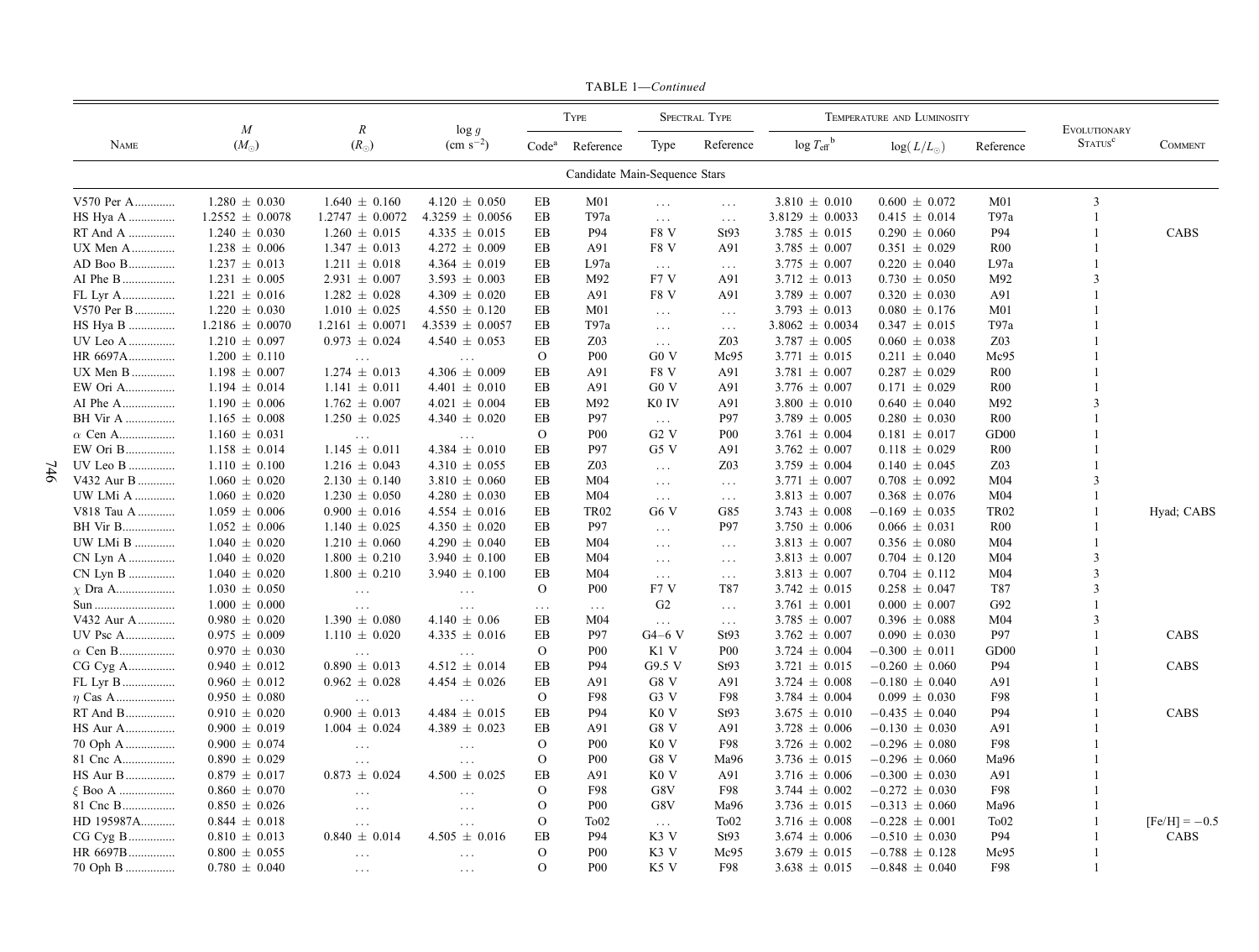|              | $\boldsymbol{M}$    | $\it R$           |                                  | <b>TYPE</b>       |                  | <b>SPECTRAL TYPE</b>          |                      |                                            | TEMPERATURE AND LUMINOSITY |                      | EVOLUTIONARY               |                 |
|--------------|---------------------|-------------------|----------------------------------|-------------------|------------------|-------------------------------|----------------------|--------------------------------------------|----------------------------|----------------------|----------------------------|-----------------|
| <b>NAME</b>  | $(M_{\odot})$       | $(R_{\odot})$     | $\log g$<br>$\rm (cm \; s^{-2})$ | Code <sup>a</sup> | Reference        | Type                          | Reference            | $\log T_{\text{eff}}^{\text{b}}$           | $log(L/L_{\odot})$         | Reference            | <b>STATUS</b> <sup>c</sup> | <b>COMMENT</b>  |
|              |                     |                   |                                  |                   |                  | Candidate Main-Sequence Stars |                      |                                            |                            |                      |                            |                 |
| V818 Tau B   | $0.760 \pm 0.006$   | $0.768 \pm 0.010$ | $4.548 \pm 0.011$                | ΕB                | <b>TR02</b>      | K <sub>6</sub> V              | G85                  | $3.645 \pm 0.015$                          | $-0.775 \pm 0.062$         | <b>TR02</b>          | -1                         | Hyad; CABS      |
|              | $0.760 \pm 0.005$   | $0.830 \pm 0.030$ | $4.480 \pm 0.031$                | EB                | <b>P97</b>       | $K0-K2$ V                     | St93                 | $3.677 \pm 0.007$                          | $-0.500 \pm 0.040$         | P97                  | -1                         | CABS            |
| $\chi$ Dra B | $0.730 \pm 0.024$   | $\ldots$          | $\sim$ $\sim$ $\sim$             | $\Omega$          | P <sub>00</sub>  | K0 V                          | T87                  | $3.719 \pm 0.030$                          | $-0.468 \pm 0.105$         | T87                  |                            |                 |
| Gl 702B      | $0.713 \pm 0.029$   | $\ldots$          | $\ldots$                         | $\Omega$          | D <sub>00</sub>  | $\ldots$                      | $\sim$ $\sim$ $\sim$ | $3.626 \pm 0.0119*$                        | $-0.805 \pm 0.05$          | D <sub>00</sub>      |                            |                 |
| $\xi$ Boo B  | $0.700 \pm 0.050$   | $\cdots$          | $\cdots$                         | $\mathbf{O}$      | F98              | K4 V                          | F98                  | $3.638 \pm 0.015$                          | $-1.052 \pm 0.080$         | F98                  |                            |                 |
| HD 195987B   | $0.665 \pm 0.008$   | $\ldots$          | $\cdots$                         | $\Omega$          | To <sub>02</sub> | $\sim$ $\sim$ $\sim$          | To <sub>02</sub>     | $3.623 \pm 0.021$                          | $-0.949 \pm 0.076$         | To <sub>02</sub>     |                            | $[Fe/H] = -0.5$ |
| $\eta$ Cas B | $0.620 \pm 0.060$   | $\ldots$          | $\sim$ $\sim$ $\sim$             | $\mathbf{O}$      | F98              | K7V                           | F98                  | $3.606 \pm 0.016$                          | $-1.157 \pm 0.080$         | F98                  |                            |                 |
| YY Gem B     | $0.601 \pm 0.005$   | $0.619 \pm 0.006$ | $4.632 \pm 0.008$                | EB                | <b>TR02</b>      | dM1e                          | St93                 | $3.582 \pm 0.011$                          | $-1.135 \pm 0.009$         | <b>TR02</b>          |                            | CABS            |
| YY Gem A     | $0.598 \pm 0.005$   | $0.619 \pm 0.006$ | $4.632 \pm 0.008$                | EB                | <b>TR02</b>      | dM1e                          | St93                 | $3.582 \pm 0.011$                          | $-1.135 \pm 0.009$         | <b>TR02</b>          |                            | CABS            |
| Gl 570B      | $0.566 \pm 0.003$   | $\cdots$          | $\ddots$                         | $\mathbf{O}$      | D <sub>00</sub>  | $\sim$ $\sim$ $\sim$          | $\sim$ $\sim$ $\sim$ | $3.548 \pm 0.0056*$                        | $-1.276 \pm 0.05$          | D <sub>00</sub>      |                            |                 |
| CU Cnc Aa    | $0.433 \pm 0.002$   | $0.432 \pm 0.005$ | $4.804 \pm 0.011$                | EB                | R <sub>03</sub>  | M3.5 V                        | <b>R03</b>           | $3.500 \pm 0.021$                          | $-1.778 \pm 0.083$         | R <sub>03</sub>      |                            |                 |
| G1 644A      | $0.4155 \pm 0.0057$ | $\ldots$          | $\sim$ $\sim$ $\sim$             | $\mathbf{O}$      | Se00             | $\ldots$                      | $\ldots$ .           | $3.524 \pm 0.0036*$                        | $-1.674 \pm 0.05$          | D <sub>00</sub>      |                            |                 |
| CU Cnc Ab    | $0.398 \pm 0.001$   | $0.391 \pm 0.009$ | $4.854 \pm 0.021$                | EB                | R <sub>03</sub>  | M3.5 V                        | R <sub>0</sub> 3     | $3.495 \pm 0.021$                          | $-1.884 \pm 0.086$         | R03                  |                            |                 |
| Gl 661A      | $0.379 \pm 0.035$   | $\ldots$          | $\ldots$                         | A                 | D <sub>00</sub>  | $\ldots$                      | $\ldots$             | $3.509 \pm 0.0028*$                        | $-1.695 \pm 0.05$          | D <sub>00</sub>      |                            |                 |
| G1 570C      | $0.377 \pm 0.002$   | $\cdots$          | $\ldots$                         | $\mathbf{O}$      | D <sub>00</sub>  | $\ldots$                      | $\ldots$             | $3.519 \pm 0.0083*$                        | $-1.768 \pm 0.05$          | D <sub>00</sub>      |                            |                 |
| G1 661B      | $0.369 \pm 0.035$   | $\ldots$          | $\cdots$                         | A                 | D <sub>00</sub>  | $\ldots$                      | $\cdots$             | $3.526 \pm 0.0039*$                        | $-1.843 \pm 0.05$          | D <sub>00</sub>      |                            |                 |
| Gl 623A      | $0.343 \pm 0.011$   | $\ddots$          | $\cdots$                         | $\mathbf{O}$      | D <sub>00</sub>  | $\ldots$                      | $\ldots$             | $3.531 \pm 0.0032*$                        | $-1.707 \pm 0.05$          | D <sub>00</sub>      |                            |                 |
| Gl 831A      | $0.291 \pm 0.013$   | $\cdots$          | $\cdots$                         | O                 | Se <sub>00</sub> | $\ldots$                      | $\cdots$             | $3.486 \pm 0.0022*$                        | $-2.014 \pm 0.05$          | D <sub>00</sub>      |                            |                 |
| G1 860A      | $0.271 \pm 0.010$   | $\ldots$          | $\sim$ $\sim$ $\sim$             | $\mathbf{O}$      | D <sub>00</sub>  | $\ldots$                      | $\sim$ $\sim$ $\sim$ | $3.507 \pm 0.0023*$                        | $-1.936 \pm 0.05$          | D <sub>00</sub>      |                            |                 |
| CM Dra A     | $0.2307 \pm 0.0010$ | $0.252 \pm 0.002$ | $4.998 \pm 0.002$                | EB                | Me96             | M4 Ve                         | St93                 | $3.488 \pm 0.008$                          | $-2.301 \pm 0.044$         | V97                  |                            |                 |
| CM Dra B     | $0.2136 \pm 0.0010$ | $0.235 \pm 0.002$ | $5.025 \pm 0.007$                | EB                | Me96             | M4 Ve                         | St93                 | $3.488 \pm 0.008$                          | $-2.360 \pm 0.044$         | V97                  |                            |                 |
| Gl 747A      | $0.2137 \pm 0.0009$ |                   |                                  | $\Omega$          | Se00             |                               |                      | $3.508 \pm 0.0026*$                        | $-2.165 \pm 0.05$          | D <sub>00</sub>      |                            |                 |
| Gl 234A      | $0.2027 \pm 0.0106$ | $\ddots$          | $\cdots$                         | $\mathbf{O}$      | Se <sub>00</sub> | $\ldots$                      | $\cdots$             |                                            | $-2.237 \pm 0.05$          | D <sub>00</sub>      |                            |                 |
| Gl 747B      |                     | $\cdots$          | $\ldots$                         | $\Omega$          | Se00             | $\ldots$                      | $\ldots$             | $3.486 \pm 0.0018*$<br>$3.504 \pm 0.0026*$ | $-2.213 \pm 0.05$          | D <sub>00</sub>      |                            |                 |
|              | $0.1997 \pm 0.0008$ | $\ddots$          | $\cdots$                         |                   | D <sub>00</sub>  | $\ldots$                      | $\cdots$             |                                            |                            | D <sub>00</sub>      |                            |                 |
| Gl 860B      | $0.176 \pm 0.007$   | $\ddots$          | $\cdots$                         | O<br>$\Omega$     |                  | $\ldots$                      | $\ldots$             | $3.495 \pm 0.0040*$                        | $-2.497 \pm 0.05$          |                      |                            |                 |
| Gl 831B      | $0.1621 \pm 0.0065$ | $\cdot$           | $\cdot$                          |                   | Se00             | $\cdots$                      | $\cdots$             | $3.463 \pm 0.0022*$                        | $-2.562 \pm 0.05$          | D <sub>00</sub>      |                            |                 |
| Gl 473A      | $0.143 \pm 0.011$   | $\ddots$          | $\cdots$                         | A                 | T99              | $\ldots$                      | $\ldots$             | $3.455 \pm 0.0021*$                        | $-2.607 \pm 0.05$          | D <sub>00</sub>      |                            |                 |
| Gl 473B      | $0.131 \pm 0.010$   | $\cdots$          | $\ddots$                         | A                 | T99              | $\ldots$                      | $\ldots$             | $3.466 \pm 0.0026*$                        | $-2.745 \pm 0.05$          | D <sub>00</sub>      |                            |                 |
| G1 866B      | $0.1145 \pm 0.0012$ | $\cdot$           | $\cdot$                          | $\Omega$          | Se00             | $\cdot$                       | $\ldots$             | $3.453 \pm 0.0021*$                        | $-2.837 \pm 0.05$          | D <sub>00</sub>      |                            |                 |
| Gl 623B      | $0.114 \pm 0.008$   | $\ddots$          | $\cdots$                         | A                 | D <sub>00</sub>  | $\ldots$                      | $\ldots$             | $3.453 \pm 0.0042*$                        | $-2.986 \pm 0.05$          | D00                  |                            |                 |
| Gl 234B      | $0.1034 \pm 0.0035$ | $\cdots$          | $\cdots$                         | $\mathbf{O}$      | D <sub>00</sub>  | $\ldots$                      | $\ldots$             | $3.448 \pm 0.0019*$                        | $-2.977 \pm 0.05$          | D <sub>0</sub>       |                            |                 |
| G1 65A       | $0.102 \pm 0.010$   | $\cdots$          | $\cdots$                         | A                 | D <sub>00</sub>  | $\ldots$                      | $\ldots$             | $3.454 \pm 0.0020*$                        | $-2.754 \pm 0.05$          | D <sub>00</sub>      |                            |                 |
| Gl 65B       | $0.100 \pm 0.010$   | $\ldots$          | $\sim$ $\sim$ $\sim$             | A                 | D <sub>00</sub>  | $\sim 100$                    | $\ldots$             | $3.453 \pm 0.0022*$                        | $-2.920 \pm 0.05$          | D <sub>00</sub>      |                            |                 |
|              |                     |                   |                                  |                   |                  | Pre-Main-Sequence Stars       |                      |                                            |                            |                      |                            |                 |
| RS Cha A     | $1.858 \pm 0.016$   | $2.137 \pm 0.055$ | $4.047 \pm 0.023$                | EB                | A91              | A8                            | M <sub>00</sub>      | $3.883 \pm 0.010$                          | $1.144 \pm 0.044$          | M <sub>00</sub>      | $\overline{2}$             |                 |
| RS Cha B     | $1.821 \pm 0.018$   | $2.338 \pm 0.055$ | $3.961 \pm 0.021$                | EB                | A91              | A8                            | M <sub>00</sub>      | $3.859 \pm 0.010$                          | $1.126 \pm 0.043$          | M <sub>00</sub>      | $\overline{2}$             |                 |
| MWC 480      | $1.650 \pm 0.070$   | $\ddots$          | $\sim$ $\sim$ $\sim$             | D                 | Si <sub>00</sub> | $A2-3$                        | <b>JJA88</b>         | $3.948 \pm 0.015*$                         | $1.243 \pm 0.10$           | $\sim$ $\sim$ $\sim$ | $\overline{2}$             |                 |
| TY CrA B     | $1.640 \pm 0.010$   | $2.080 \pm 0.140$ | $4.020 \pm 0.050$                | EB                | C98              | $\ldots$                      | C98                  | $3.690 \pm 0.035$                          | $0.380 \pm 0.145$          | C98                  | $\overline{2}$             |                 |
| 045251+3016A | $1.450 \pm 0.190$   | $\cdots$          | $\cdots$                         | $\mathbf{O}$      | St <sub>01</sub> | K <sub>5</sub>                | St <sub>01</sub>     | $3.643 \pm 0.015*$                         | $-0.167 \pm 0.053$         | St <sub>01</sub>     | $\overline{2}$             |                 |
| AK Sco A     | $1.350 \pm 0.070$   | $1.590 \pm 0.350$ | $\cdots$                         | SB                | A <sub>03</sub>  | F5                            | A89                  | $3.813 \pm 0.007$                          | $0.607 \pm 0.050$          | A <sub>03</sub>      | $\overline{2}$             |                 |
| AK Sco B     | $1.350 \pm 0.070$   | $1.590 \pm 0.350$ | $\sim$ . $\sim$                  | <b>SB</b>         | A03              | F <sub>5</sub>                | A89                  | $3.813 \pm 0.007$                          | $0.607 \pm 0.050$          | A03                  | $\overline{2}$             |                 |
| BP Tau       | $1.320 \pm 0.200$   | $\cdots$          | $\cdots$                         | D                 | Du03             | K7                            | B90, H95             | $3.608 \pm 0.012$                          | $-0.780 \pm 0.10$          | JVK99                | $\overline{c}$             |                 |

TABLE 1-Continued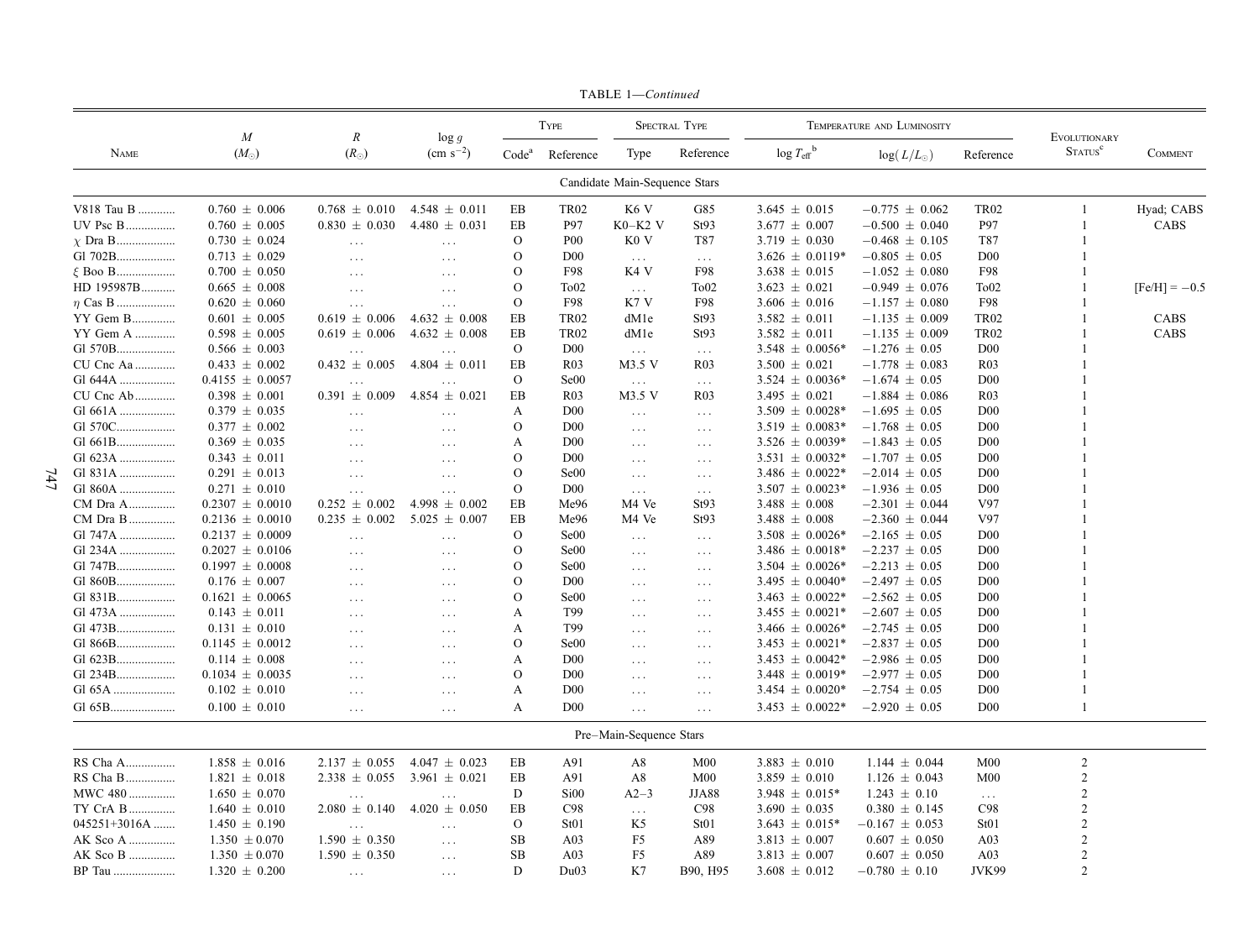|                | $\boldsymbol{M}$<br>$(M_{\odot})$ | $\boldsymbol{R}$<br>$(R_{\odot})$ | $\log g$<br>$\rm (cm \; s^{-2})$ | <b>TYPE</b>       |                                     |                         | SPECTRAL TYPE        | TEMPERATURE AND LUMINOSITY       |                    |                  | EVOLUTIONARY        |                |
|----------------|-----------------------------------|-----------------------------------|----------------------------------|-------------------|-------------------------------------|-------------------------|----------------------|----------------------------------|--------------------|------------------|---------------------|----------------|
| <b>NAME</b>    |                                   |                                   |                                  | Code <sup>a</sup> | Reference                           | Type                    | Reference            | $\log T_{\text{eff}}^{\text{b}}$ | $log(L/L_{\odot})$ | Reference        | STATUS <sup>c</sup> | <b>COMMENT</b> |
|                |                                   |                                   |                                  |                   |                                     | Pre-Main-Sequence Stars |                      |                                  |                    |                  |                     |                |
| $0529.4+0041A$ | $1.250 \pm 0.050$                 | $1.700 \pm 0.200$                 | $4.070 \pm 0.100$                | EB                | CO <sub>0</sub>                     | $K1-K2$                 | CO <sub>0</sub>      | $3.701 \pm 0.009$                | $0.243 \pm 0.037$  | CO <sub>0</sub>  | 2                   |                |
| EK Cep B       | $1.124 \pm 0.012$                 | $1.320 \pm 0.015$                 | $4.250 \pm 0.015$                | EB                | P87                                 | $\cdots$                | $\sim$ $\sim$ $\sim$ | $3.755 \pm 0.015$                | $0.190 \pm 0.070$  | P87              |                     |                |
| UZ Tau Aa      | $1.016 \pm 0.065$                 | $\cdots$                          | $\cdots$                         | <b>DSB</b>        | Si00                                | M1                      | P <sub>02</sub>      | $3.557 \pm 0.015*$               | $-0.201 \pm 0.124$ | P <sub>02</sub>  | $\overline{2}$      |                |
| V1174 Ori A    | $1.009 \pm 0.015$                 | $1.339 \pm 0.015$                 | $4.19 \pm 0.01$                  | EB                | S <sub>04</sub>                     | K4.5                    | S <sub>04</sub>      | $3.650 \pm 0.011*$               | $-0.193 \pm 0.048$ | S <sub>04</sub>  | $\overline{c}$      |                |
| $0529.4+0041B$ | $0.910 \pm 0.050$                 | $1.200 \pm 0.200$                 | $4.240 \pm 0.150$                | EB                | CO <sub>0</sub>                     | $K7-M0$                 | CO <sub>0</sub>      | $3.604 \pm 0.022$                | $-0.469 \pm 0.192$ | CO <sub>0</sub>  | $\overline{2}$      |                |
| LkCa 15        | $0.970 \pm 0.030$                 | $\ldots$ .                        | $\cdots$                         | D                 | Si00                                | K5                      | H86                  | $3.643 \pm 0.015*$               | $-0.165 \pm 0.10$  | $\cdots$         | $\overline{2}$      |                |
| GM Aur         | $0.840 \pm 0.050$                 | $\ldots$                          | $\cdots$                         | D                 | Si00                                | K7                      | B90, H95             | $3.602 \pm 0.015*$               | $0.598 \pm 0.10$   | $\cdots$         | $\overline{2}$      |                |
| $045251+3016B$ | $0.810 \pm 0.090$                 | $\ldots$                          | $\cdots$                         | $\Omega$          | St01                                | $\cdots$                | $\ldots$             | $3.535 \pm 0.015*$               | $-0.830 \pm 0.086$ | St <sub>01</sub> | $\overline{2}$      |                |
| V1174 Ori B    | $0.731 \pm 0.008$                 | $1.065 \pm 0.011$                 | $4.25 \pm 0.01$                  | EB                | S <sub>04</sub>                     | M1.5                    | S <sub>04</sub>      | $3.558 \pm 0.011$                | $-0.761 \pm 0.058$ | S <sub>04</sub>  | $\mathcal{D}$       |                |
| DL Tau         | $0.720 \pm 0.110$                 | $\cdots$                          | $\cdots$                         | D                 | Si00                                | $K7-M0$                 | B90, H95             | $3.591 \pm 0.015*$               | $0.005 \pm 0.10$   | $\ldots$         | $\overline{2}$      |                |
| DM Tau         | $0.550 \pm 0.030$                 | $\cdots$                          | $\cdots$                         | D                 | Si00                                | M1                      | V93                  | $3.557 \pm 0.015*$               | $-0.532 \pm 0.10$  | $\cdots$         | $\overline{c}$      |                |
| CY Tau         | $0.550 \pm 0.330$                 | $\ldots$ .                        | $\cdots$                         | D                 | Si00                                | M <sub>2</sub>          | <b>SS94</b>          | $3.535 \pm 0.015*$               | $-0.491 \pm 0.10$  | $\cdots$         | 2                   |                |
| UZ Tau Ab      | $0.294 \pm 0.027$                 | $\cdots$                          | $\cdots$                         | <b>DSB</b>        | Si <sub>00</sub>                    | M <sub>4</sub>          | P <sub>02</sub>      | 3.491 $\pm$ 0.015*               | $-0.553 \pm 0.124$ | P <sub>02</sub>  | $\overline{c}$      |                |
|                |                                   |                                   |                                  |                   | Pre-Main-Sequence Composite Systems |                         |                      |                                  |                    |                  |                     |                |
| GG Tau Aa      | $(1.28 \pm 0.07)C$                | $\cdots$                          | $\cdots$                         | D                 | Si01                                | M <sub>0</sub>          | HK03                 | $3.580 \pm 0.015*$               | $-0.106 \pm 0.10$  | $\cdots$         | 2                   |                |
| GG Tau Ab      | $(1.28 \pm 0.07)(1 - C)$          | $\sim$ $\sim$ $\sim$              | $\cdots$                         | D                 | Si01                                | M <sub>2</sub>          | HK03                 | $3.535 \pm 0.015*$               | $-0.338 \pm 0.10$  | $\cdots$         | $\overline{2}$      |                |
| DF Tau A       | $(0.90 \pm 0.60)C$                | $\ldots$ .                        | $\cdots$                         | A                 | S <sub>03</sub>                     | M <sub>2</sub>          | HK03                 | $3.535 \pm 0.015*$               | $-0.255 \pm 0.10$  | $\cdots$         | $\overline{c}$      |                |
| DF Tau B       | $(0.90 \pm 0.60)(1 - C)$          | $\cdots$                          | $\cdots$                         | A                 | S <sub>03</sub>                     | M2.5                    | HK03                 | $3.524 \pm 0.015*$               | $-0.162 \pm 0.10$  | $\cdots$         | $\overline{c}$      |                |
| FS Tau A       | $(0.78 \pm 0.25)C$                | $\cdots$                          | $\cdots$                         | A                 | Ta <sub>02</sub>                    | M <sub>0</sub>          | HK03                 | $3.580 \pm 0.015*$               | $-1.293 \pm 0.10$  | $\cdots$         | 2                   |                |
| FS Tau B       | $(0.78 \pm 0.25)(1 - C)$          | $\sim$ $\sim$ $\sim$              | $\cdots$                         | A                 | Ta <sub>02</sub>                    | M3.5                    | HK03                 | $3.502 \pm 0.015*$               | $-1.552 \pm 0.10$  | $\cdots$         | $\overline{2}$      |                |
| FO Tau A       | $(0.77 \pm 0.25)C$                | $\cdots$                          | $\cdots$                         | A                 | Ta <sub>02</sub>                    | M3.5                    | HK03                 | $3.502 \pm 0.015*$               | $-0.581 \pm 0.10$  | $\cdots$         | $\overline{c}$      |                |
| FO Tau B       | $(0.77 \pm 0.25)(1 - C)$          | $\cdots$                          | $\cdots$                         | A                 | Ta <sub>02</sub>                    | M3.5                    | HK03                 | $3.502 \pm 0.015*$               | $-0.609 \pm 0.10$  | $\cdots$         | $\overline{2}$      |                |

TABLE 1-Continued

Nore.—Table 1 is also available in machine-readable form in the electronic edition of the Astrophysical Journal.

<sup>a</sup> Method used to determine the dynamical mass: (EB) eclipsing binary system; (O) astrometric + radial velocity orbit; (A) astrometric orbit + distance estimate; (D) disk kinematics; (DSB) disk kinematics + doubled-lined spectroscopic binary.

<sup>b</sup> Main-sequence temperatures with asterisks are determined from colors; pre-main-sequence temperatures with asterisks are determined from a spectral type.

 $\degree$  Evolutionary status code: (1) main sequence; (2) pre-main sequence; (3) post-main sequence/evolved.

REFERENCES.—(A91) Andersen 1991; (A03) Alencar et al. 2003; (A89) Andersen et al. 1989; (B90) Basri & Batalha 1990; (C98) Casey et al. 1998; (C00) Covino et al. 2000; (D00) Delfosse et al. 2000; (Du03) Dutrey et al. 2003; (F98) Fernandes et al. 1998; (G85) Griffin 1985; (G92) Gray 1992; (GD00) Guenther & Demarque 2000; (GQ92) Giménez & Quintana 1992; (H86) Herbig, Vrba, & Rydgren 1986; (H95) Hartigan, Edwards, & Ghandour 1995; (HK03) Hartigan & Kenyon 2003; (JJA88) Jaschek, Jaschek, & Andrillat 1988; (JVK99) Johns-Krull et al. 1999; (L96) Latham et al. 1996; (L97a) Lacy 1997a; (L97b) Lacy 1997b; (L97c) Lacy 1997c; (L97d) Lacy 1997c; (L97d) Lacy (Ma96) Mason, McAlister, & Hartkopf 1996; (Mc95) McAlister et al. 1995; (Me96) Metcalfe et al. 1996; (M00) Mamajek, Lawson, & Feigelson 2000; (M01) Munari et al. 2001; (M04) Marrese et al. 2004; (M92) Milone, Stagg, & Kurucz 1992; (N97) North, Studer, & Künzli 1997; (P87) Popper 1987; (P94) Popper 1994; (P97) Popper 1997; (P00) Pourbaix 2000; (P02) Prato et al. 2002; (R99) Ribas, Jordi, & Torra 1999; (R00) Ribas et al. 2000; (R03) Ribas 2003; (Se00) Ségransan et al. 2000; (Si00) Simon et al. 2000; (St01) Steffen et al. 2001; (SS94) Stuve & Schulz 1994; (S03) Schaefer et al. 2003; (St93) Strassmeier et al. 1993; (S04) Stassun et al. (2004); (Ta02) Tamazian 2002; (T87) Tomkin et al. 1987; (T97a) Torres et al. 1997a; (T97b) Torres, Stefanik, & Latham 1997b; (T99) Torres et al. 1999; (TR02) Torres & Ribas 2002; (To02) Torres et al. 2002; (V93) Valenti, Basri, & Johns 1993; (V97 et al. 1997; (Z03) Zwitter et al. 2003.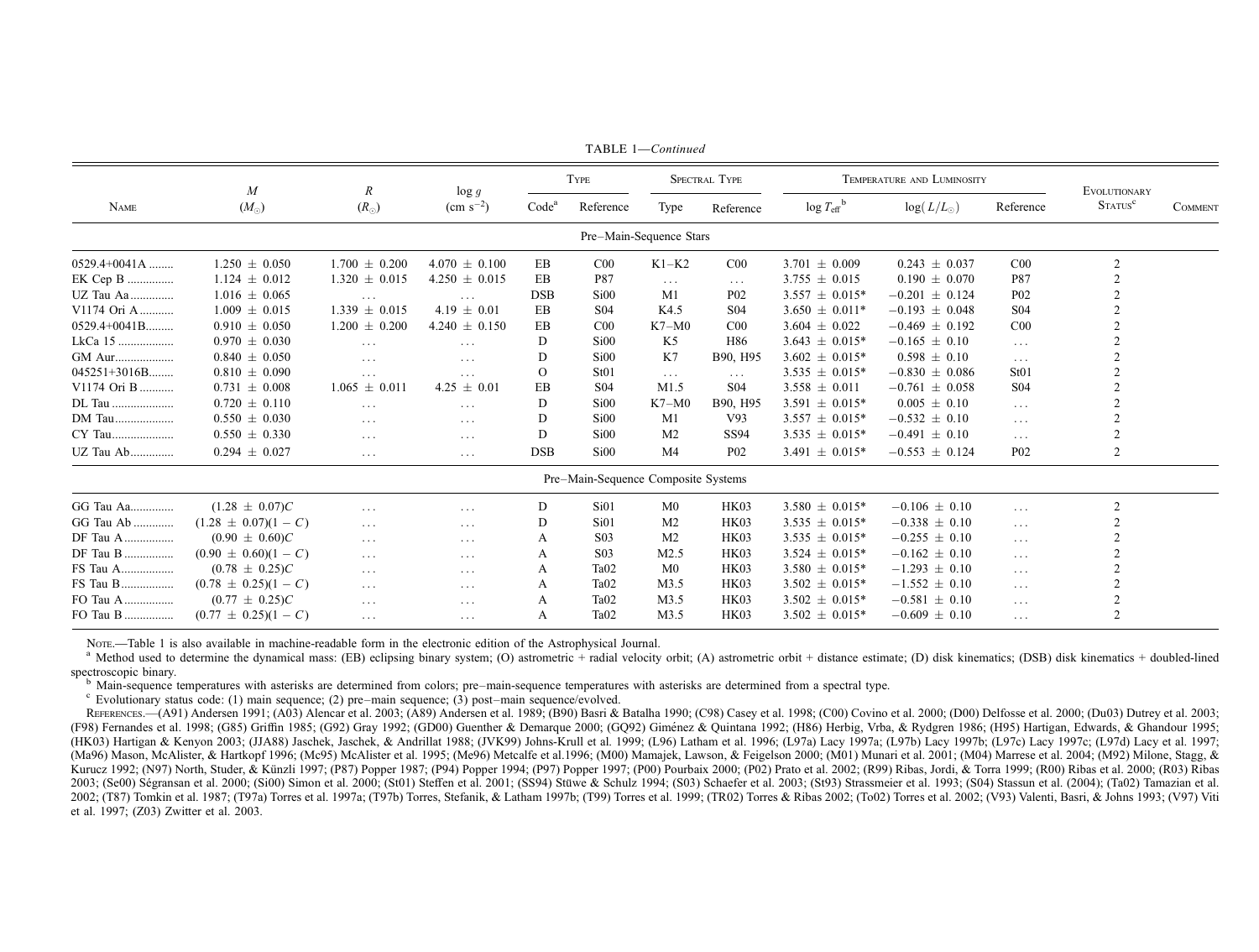Lastennet & Valls-Gabaud (2002), but also include systems more recently identified in Munari et al. (2001), Zwitter et al. (2003), and Marrese et al. (2004). Of the compiled systems surviving our selection criteria, most are detached double-lined eclipsing binaries. The remaining main-sequence stars are spatially resolved double-lined spectroscopic binaries that have independent temperature estimates for each component from spectroscopic or color measurements that enable their placement on the H-R diagram. We note that the main-sequence sample of stars suitable for our purposes has, historically, been biased toward solar or greater masses. In recent years, however, the sample of stars at masses of less than 0.5  $M_{\odot}$  with both dynamical masses and independent temperature and luminosity estimates for the two components has grown considerably (e.g., Delfosse et al. 2000).

The pre–main-sequence sample is not subjected to the same dynamical mass uncertainty restriction that is applied to the main-sequence sample ( $\sigma$  < 10%), because of the small numbers of stars having measured masses. These 27 pre– main-sequence stars include eight components of double-lined eclipsing binary systems (TY Cr Ab, EK Cep B, RS Cha A and B, RX J0529.4+0041A and B, and AK Sco A and B; see references in Table 1), which have the most accurately determined masses among the pre–main-sequence sample  $(\sigma \leq 5\%)$  but are all approximately solar or larger mass stars. One pre–main-sequence system has component masses determined from spatially resolved measurements of a doublelined spectroscopic binary (NTTS 045251+30016A and B; Steffen et al. 2001). Nine pre–main-sequence stars have masses determined from disk kinematics (Simon et al. 2000; Dutrey et al. 2003). In the case of the UZ Tau E binary, the component masses are determined from the spectroscopic orbit inferred by Prato et al. (2002). The remaining pre–mainsequence systems (FO Tau, FS Tau, DF Tau, and GG Tau) are all binaries that have only total dynamical mass estimates; in these cases, we thus compare these total dynamical masses with the summed masses inferred from placement of the individual components on the H-R diagram. Although other pre–main-sequence binary systems have orbital mass estimates, we include only those that have spatially resolved temperature or spectral type measurements. We do not include systems with only mass ratios available.

#### 3.2. Stellar Parameters I: Mass, Radius, and Surface Gravity

The sample is listed in Table 1 in order of the most to the least massive star and with pre–main-sequence stars distinguished from main-sequence stars. The mass and radius ranges occupied by the unevolved members of our sample ( $\log g > 4.20$  cm s<sup>-2</sup> for non–pre–main-sequence stars) are shown in Figure 3. For stars that are members of eclipsing systems, radii are determined directly from observations; for the remainder, this quantity has been estimated for plotting purposes from temperature and luminosity following Stefan's Law  $(L = 4\pi R^2 \sigma T_{\text{eff}}^4)$ . In the remainder of this section we describe how the masses, radii, and gravities listed in Table 1 were derived by the original authors.

For the double-lined eclipsing binaries, the ratio of velocity amplitudes is inversely proportional to the ratio of masses, while the sum of velocity amplitudes is related via the period to the sum of the masses. Given two equations and two unknowns, the individual component masses can be determined directly from the observables  $v_1$ ,  $v_2$ , and the orbital period. Photometric measurements of the eclipse provide the



FIG. 3.-Mass and radius measurements for our sample stars. Open symbols represent pre–main-sequence objects and filled symbols mainsequence stars. For the double-lined eclipsing systems both axes are fundamentally derived from observation, whereas for the noneclipsing systems the masses are fundamental, but the radii are inferred from luminosity and effective temperature values in Table 1. The 1 and 10 Myr isochrones of DM97 are indicated (dotted lines) to show the approximate change in radius with age as pre–main-sequence stars contract, as are the ZAMSs from S93 (solid line) and  $Y^2$  (dashed line) models that most closely approximate the empirical main sequence in Fig. 2. [See the electronic edition of the Journal for a color version of this figure.]

ratio of radius to semimajor axis, while the assumption of  $\approx 90^\circ$  system inclination means that radial velocity measurements yield the semimajor axis uniquely, and hence one can solve for the radius directly from the observations (e.g., Covino et al. 2000). Double-lined eclipsing binary systems are the only binary systems with radius estimates determined directly from observables. The radii, combined with the masses, yield surface gravities  $(g = GM/R<sup>2</sup>)$ . Only those radii and surface gravities determined from fundamental observables are listed in Table 1.

For the spatially resolved double-lined systems, one does not have the benefit of knowing the system inclination. Instead, one can constrain the inclination via a combined astrometric and radial velocity orbital solution, allowing the individual masses to be recovered (e.g., Steffen et al. 2001). For spatially resolved binaries with an astrometric orbital solution but no radial velocity orbital solution, a total system mass can be determined if a distance is assumed (e.g., Schaefer et al. 2003). Finally, for stars surrounded by spatially resolvable circumstellar gas disks, interferometric measurements that map the velocity profile can be used to dynamically determine the central mass, under the assumption of Keplerian motion (e.g., Simon et al. 2000). In some cases, the central mass may be a binary star.

## 3.3. Stellar Parameters II: Temperature and Luminosity

Comparison of the dynamically determined masses discussed above with those inferred from theoretical calculations requires temperature and luminosity information for every star. In determining these values, we apply the same methods to both the main-sequence and the pre–main-sequence samples. For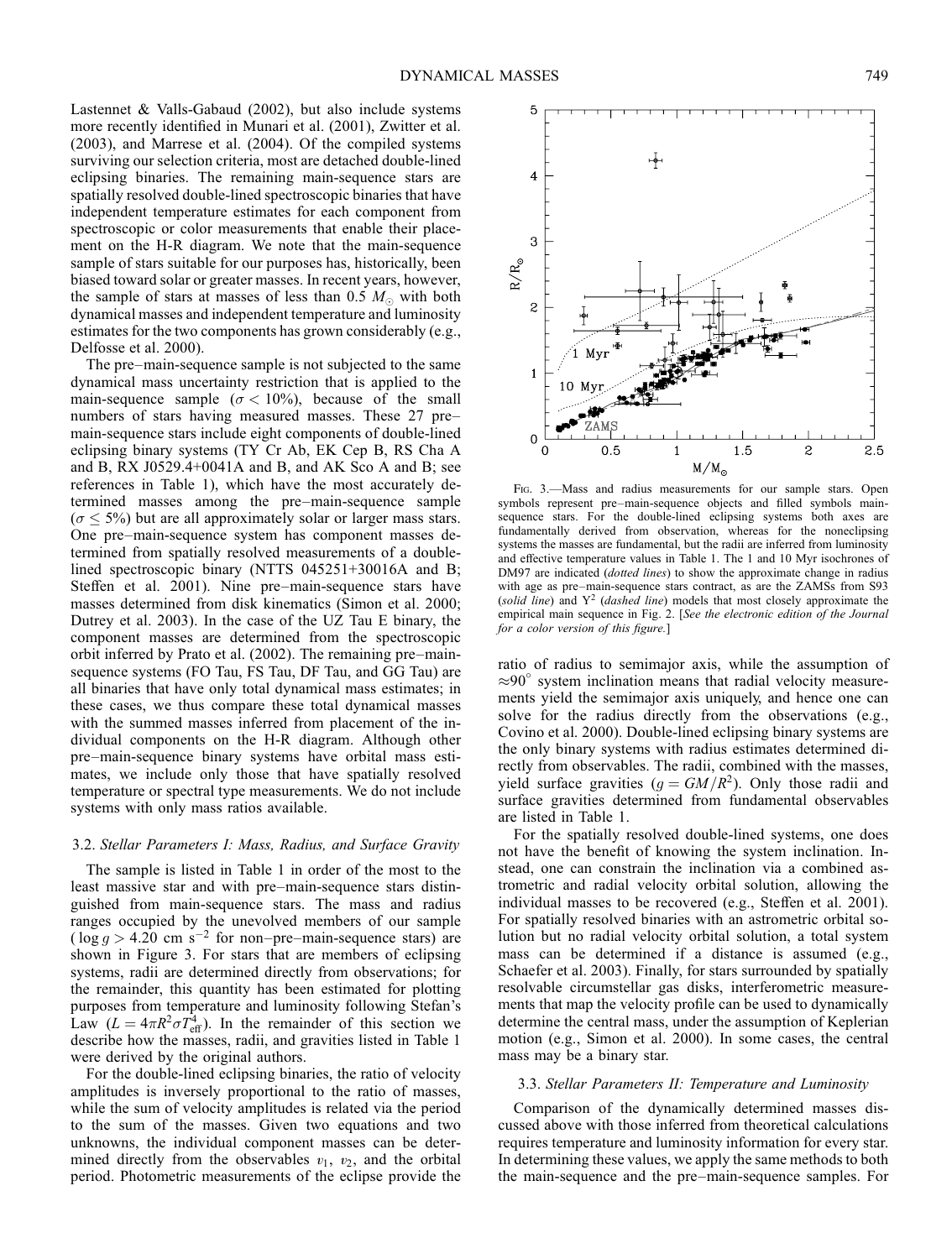the eclipsing binary systems, the ratio of the stellar temperatures is typically determined very precisely from light-curve analysis (see individual references cited in Table 1). These values are then combined with a mean system temperature, estimated from photometrically calibrated atmospheric models (see, e.g., Ribas et al. 2000), to determine individual effective temperatures.<sup>2</sup> Although the temperatures listed in Table 1 are all taken directly from the references and thus in many cases are determined in a nonuniform fashion, we have in all cases adopted the values that use the most recent and accurate photometric calibrations. Since the stellar radius is also a quantity inferred from light-curve analysis, luminosities are then determined directly from Stefan's law and are, for the most part, distance-independent. In some cases, we transformed quoted  $M_{bol}$  values to  $log L$  values. We assume  $M_{bol,\odot} = 4.75$  mag in all calculations (Cox 2000; see also footnote 7 in VandenBerg et al. 2000).

For the remaining (non–double-lined eclipsing) mainsequence stars, we determine temperatures in one of three ways. Preferably, we adopt temperatures and uncertainties from the listed references when they are determined from a line ratio analysis (e.g., Gray 1994). Alternatively, we estimate the temperatures from the spectral types, or if no spectroscopic information is available, we determine the temperature from the observed photometric colors. We use the temperature– spectral type–color relations described in the Appendix and assume an uncertainty in  $\log T$  of 0.015 dex, which corresponds to roughly 1 spectral subclass, even though the formal errors in log T based on color errors would be substantially smaller. Temperatures determined from either spectral types or colors are noted in Table 1, as they are not fundamental temperature measurements. Luminosities are recalculated here based on optical or infrared photometry, bolometric corrections from the Appendix, and distance estimates. All of the main-sequence stars have parallax information and hence distances. Although the luminosities are recalculated to ensure no systematic errors from different assumptions, we generally adopt the published luminosity uncertainties. For the stars with only spatially resolved photometry, we adopt a uniform uncertainty in  $log L$  of 0.05 dex.

For the remaining (non–double-lined eclipsing) pre–mainsequence stars, temperatures are determined from spectral synthesis, in the case of BP Tau (Johns-Krull, Valenti, & Koresko 1999), or from spectral types and the temperature relation described in the Appendix, assuming an uncertainty of 0.015 dex. Photometric colors alone are insufficient for estimating the temperatures of pre–main-sequence stars, because of possible extinction and continuum excesses from either an accretion shock or the inner circumstellar disk. The luminosities are calculated from  $I_{\rm C}$ -band measurements, which are the least likely to be contaminated by possible continuum excesses, and are at an optimal wavelength from which to apply a bolometric correction for early A through mid-M spectral types. All pre–main-sequence stars for which we have calculated luminosities are in Taurus; we assume a distance of 140 pc (Kenyon, Dobrzycka, & Hartmann 1994). Also for this subsample of young T Tauri stars, we assume a uniform uncertainty of  $0.10$  dex in  $log L$ , which incorporates typical 1 spectral subclass errors propagated to errors in intrinsic colors

and in bolometric corrections used to calculate reddening-free luminosities.

#### 3.4. Masses Estimated from Tracks

We derive track-predicted masses for our sample by interpolating between tabulated luminosity and effective temperature values as a function of stellar mass and age for each set of tracks we test. In practice, the methods adopted to determine masses for the main-sequence and pre–main-sequence stars differ slightly. For the pre–main-sequence stars, isochrones are generated at logarithmic ages intermediate to those tabulated by the model authors. The mass is determined via interpolation along the isochrone that intersects the stellar luminosity and temperature. For stars with luminosities that put them above the youngest isochrone, the mass is assigned using this youngest isochrone and the temperature. This occurs only for the B98 tracks and only for a few late K- and M-type T Tauri stars. Uncertainties in the track-predicted masses are determined from the range of masses predicted by varying the luminosity and temperature estimates by their uncertainties, as listed in Table 1.

For stars already on the main sequence, where isochrones converge in the luminosity–effective temperature plane, we have created a theoretical young main sequence for each set of tracks by adopting the 10<sup>8</sup> yr isochrone at masses of 0.7  $M_{\odot}$  and above (such that stars have already arrived at their ZAMS position but have not yet begun any substantial evolution away from it) and the  $10<sup>9</sup>$  yr isochrone below this mass. Only objects less massive than 0.09  $M_{\odot}$  have not reached the ZAMS by  $10<sup>9</sup>$  yr, according to the models; the least massive main-sequence star in our sample is 0.10  $M_{\odot}$ . We refer to Figure 2 for comparison of the luminosity–effective temperature relationships adopted as the main sequence for the various sets of tracks. These constructed main sequences represent a unique masstemperature and mass-luminosity relation for each model. We use these relations to determine the main-sequence masses by averaging, for each star, the mass determined from interpolation of the stellar temperature and that from interpolation of the stellar luminosity. Uncertainties are estimated from the uncertainties in the stellar properties (luminosity and temperature) and the difference between the luminosity- and temperaturepredicted masses. This procedure could not be followed for the PS99 tracks, since no  $10^9$  yr isochrone exists and the  $10^8$  yr isochrone exists only in the mass range  $0.1-0.8$   $M_{\odot}$ ; no mainsequence masses are determined from these models.

The validity of our adopted main-sequence isochrone merits some discussion. Since there is continuous luminosity and temperature evolution even when stars are on the main sequence, our derived masses are appropriate, in a strict sense, only for the specific age assumed in creating the massluminosity or mass-temperature relationships. For example, at masses above 0.7  $M_{\odot}$ , where we have adopted the relationships for 10<sup>8</sup> yr, a 1.0  $M_{\odot}$  star will have its mass overestimated by 2% if it is really 10<sup>9</sup> yr old, while a 2.0  $M_{\odot}$  star will have its mass overestimated by 10%. One might think about assuming, for all stars in our main-sequence sample, the mean age in the solar neighborhood of  $\sim$ 3 Gyr. This approach would be incorrect, however, since we have selected stars via their surface gravity to be on the hydrogen-burning main sequence, which corresponds to different mean ages at different masses. If a star is really  $3 \times 10^9$  yr old, it will not be in our main-sequence sample at 2.0  $M_{\odot}$ , but at 1.0  $M_{\odot}$  it will have its mass overestimated by 6%. Without precise knowledge of the ages of the stars in our sample, we can only bear these biases in mind;

<sup>&</sup>lt;sup>2</sup> Several eclipsing systems are known to be chromospherically active binary stars (e.g., Strassmeier et al. 1993), in which starspots are an unaccounted-for bias in the temperature estimates. These systems are noted as such (''CABS'') in Table 1.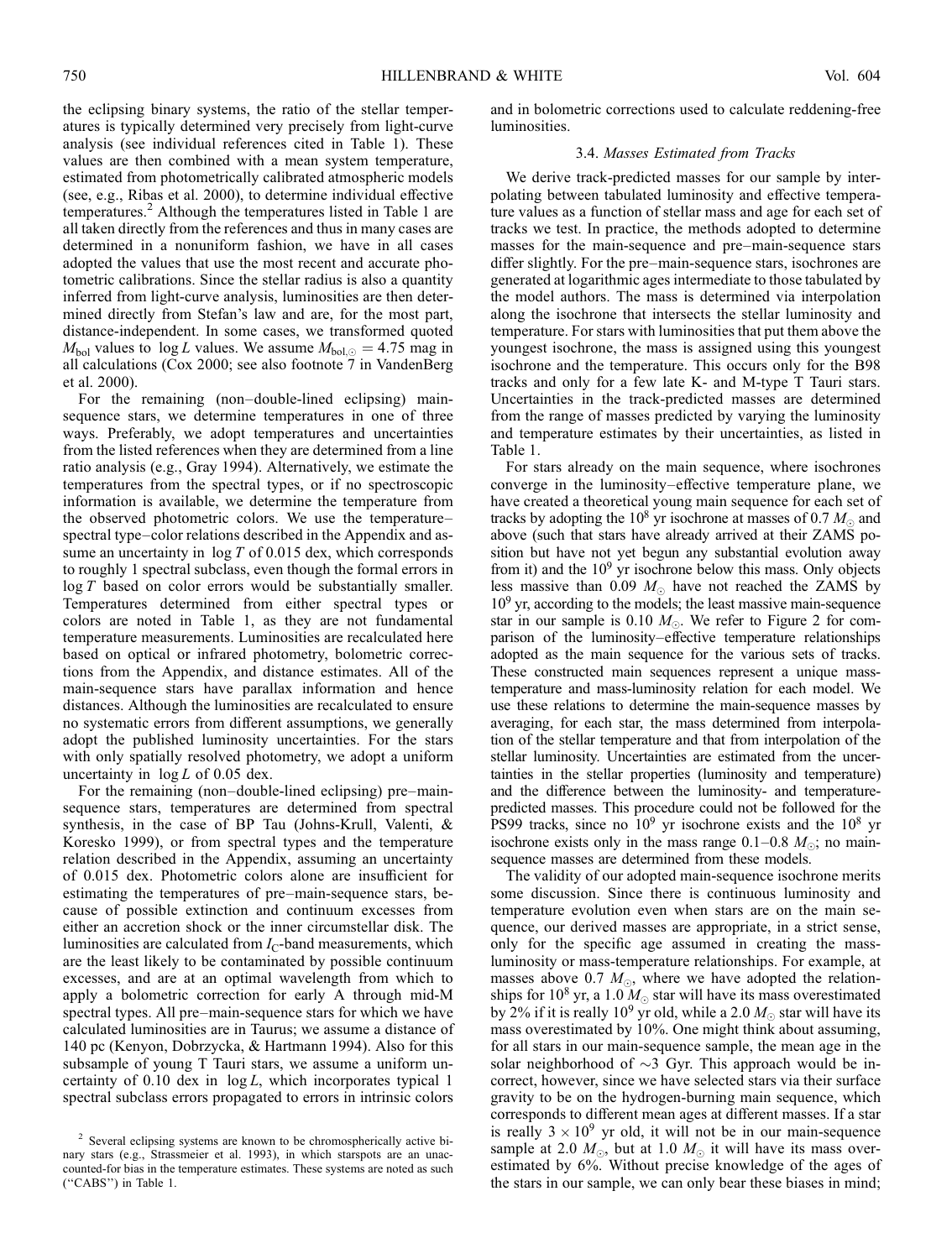we cannot correct for them. Because the hydrogen-burning main sequence is widest for the most massive ( $>10 M_{\odot}$ ) stars and decreases in width toward lower masses, this effect should not limit the conclusions drawn from our primarily low-mass sample.

## 4. COMPARISON OF TRACK-PREDICTED AND DYNAMICAL MASSES

Figure 4 shows comparisons between the dynamically determined masses and the masses inferred from all eight sets of evolutionary tracks; both the direct correlation of mass and the difference between the two masses as a percentage of the dynamical mass are provided. Figure 5 shows the mean percentage differences between track-predicted and dynamical masses as a function of dynamically determined mass (essentially a binned version of the top plot in each panel of Fig. 4). The standard deviations of the means are plotted as error bars for statistical assessment. In both of these figures the mainsequence and the pre–main-sequence samples are distinguished. The binary systems that have only total system dynamical masses (FO Tau AB, FS Tau AB, DF Tau AB, GG Tau Aa and Ab) have been plotted assuming that the average mass per star is  $\frac{1}{2}$  the total dynamical mass and that the average offset per star is  $\frac{1}{2}$  the total system difference. This assumption is justified by the similar spectral types of the components of these binaries (Table 1). Figures 4 and 5 illustrate the differences between the predictions of the various pre–main-sequence evolutionary calculations and are now used to assess the robustness of the predicted stellar masses.

## 4.1. Main-Sequence Stars

We first consider the comparison in the main-sequence sample. For the five tracks that extend to the largest masses considered here, 1.2–2.0  $M_{\odot}$  (S93, DM94, DM97, S00, Y<sup>2</sup>), there is excellent agreement between the theoretical and dynamically determined masses in all cases. Closer to 1.0  $M_{\odot}$ , the S93, DM94, DM97, and  $Y^2$  models again predict mainsequence masses that are consistent with dynamically determined values. However, both B98 models and the S00 models predict masses that are 5% (at  $1-2 \sigma$ ) larger than the dynamical masses. This could be an evolutionary effect, since the average age of the solar mass main-sequence stars in our sample is likely more than  $10^8$  yr. Note, however, that the Sun (Fig. 4, solar symbol) resides just beyond the 1  $\sigma$  error in the mean difference, likely indicating that the Sun is slightly older than the mean 1  $M_{\odot}$  star in our sample; as discussed in § 3.4, the  $10<sup>8</sup>$  yr isochrone will overestimate the mass of the Sun by 6%, roughly the magnitude of the observed offset. At subsolar masses, all tracks except for S93 and  $Y^2$  predict masses that are less than the dynamically determined values by 15%–30%, at several  $\sigma$  significance. The Y<sup>2</sup> models show the flattest overall trend (see Fig. 5), with agreement between predicted and dynamically determined masses to within 1%–3% over all masses down to 0.6  $M_{\odot}$ ; the agreement slips to 7% for the lowest considered mass of 0.4  $M_{\odot}$ . The S93 models, in contrast to other models at low masses, are consistent with dynamical masses down to 0.3  $M_{\odot}$  but systematically *overpredict* (as opposed to underpredict) the lower masses. Near 0.1  $M_{\odot}$  (the two lowest mass bins), all models that extend this low appear to reverse their offset trends and again predict masses that are consistent with the dynamically inferred values.

The systematic discrepancy of predicted and dynamical masses for 0.2–0.5  $M_{\odot}$  main-sequence stars likely stems from the poor match of model  $10<sup>9</sup>$  yr isochrones (our adopted main sequence over this mass range) with the empirical main sequence, as shown in Figure 2. We note that this empirical main sequence is consistent with the location of low-mass mainsequence members of our sample (Fig. 3), confirming that these stars are not peculiar because of, for example, chromospheric activity. The DM97, B98, and S00 models, which all underpredict low-mass stellar masses, are either too hot by  $\sim$ 200 K or underluminous by a factor of 3. We note, however, that masses determined via interpolation of stellar luminosity are more consistent with dynamically determined values than the masses determined via interpolation of stellar temperature (the values adopted for comparison with dynamical masses are the average of the luminosity- and temperature-predicted masses; see  $\S$  3.4). This suggests that the main source of discrepancy in the models is the temperature predictions and not the luminosity predictions.

A major cause of systematic disagreement between low-mass dynamical masses and track-predicted masses is disparity between observation and theory in the ''break'' in the massluminosity relationship (seen in the figures as a break in the temperature-luminosity relationship). In most models this break occurs at a temperature hotter ( $log T \sim 3.7$  dex; M0.5 spectral type) than the location of the empirical break (log  $T \sim 3.5$  dex; M3.5 spectral type). Even the Y<sup>2</sup> models, which predict the most consistent masses, are clearly diverging from the empirical main sequence over this mass range; these models exhibit no break in their mass-luminosity (temperatureluminosity) relationship. Only the S93 models offer reasonable agreement with the empirical main sequence at low masses. Interestingly, the standard deviation of the mean offset is much larger at low masses for the S93 models than for other models; this is because the data scatter uniformly around this main sequence, whereas for other models the offset between the data and the predicted main sequence is large, and the standard deviation in the mean offset is substantially smaller, since all the data are offset in the same direction and by roughly the same amount. Similar conclusions regarding the accuracy of the predicted main sequence can be derived by comparing open cluster loci to these models (e.g., Stauffer et al. 1995; L. A. Hillenbrand et al. 2004, in preparation). At high masses, the divergence seen in Figure 2 between the models and the empirical main sequence is expected, since most main-sequence stars (i.e., those used to derive the absolute and bolometric magnitudes of typical main-sequence stars) are slightly more evolved than the theoretical ZAMS.

## 4.2. Pre–Main-Sequence Stars

We now consider the pre–main-sequence sample. Relative to our main-sequence sample, these stars have poorly constrained temperatures and luminosities, leading to larger errors in H-R diagram placement and hence larger errors in predicted masses. In addition, the errors in the dynamical masses for this sample are often substantially larger than the 10% limit we imposed on those in the main-sequence sample. Finally, the statistics for the pre–main sequence are comparatively worse, given the small number of pre–main-sequence stars with dynamically determined masses. With these caveats in mind, we interpret the comparisons shown in Figures 4 and 5 with the aid of Figure 6, which shows the results for individual stars, similarly to the top plot in each panel of Figure 4, but with an expanded scale and now with individual error bars.

Above 1.2  $M_{\odot}$ , all models considered (except both B98 calculations, which do not extend above this mass) predict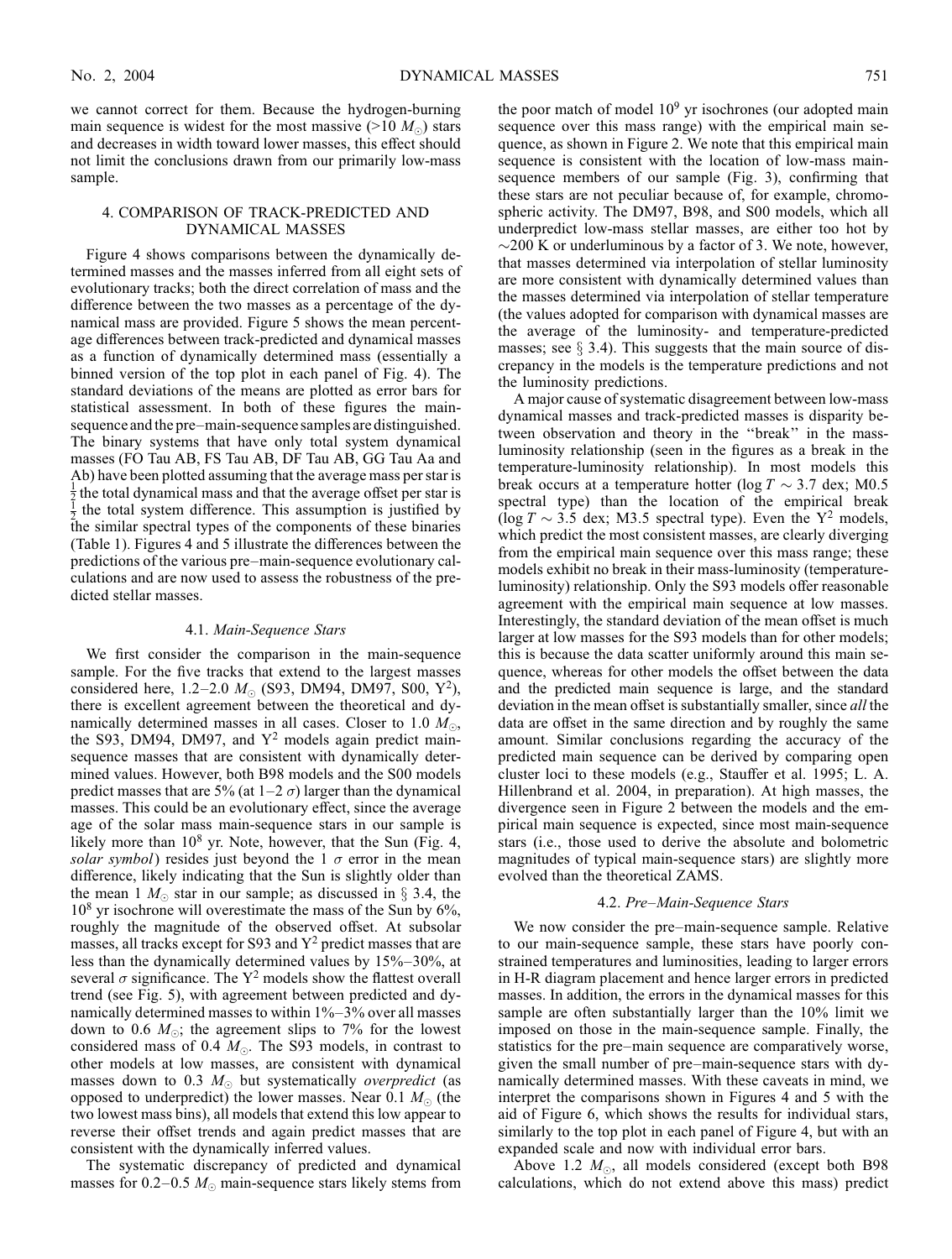

FIG. 4.—Comparison of dynamically determined with track-predicted masses in units of solar masses for main-sequence (filled symbols) and pre–main-sequence (open symbols) stars. Asterisks represent pre–main-sequence binary systems whose individual components can be placed in the H-R diagram but whose measured dynamical mass is that of the composite system; these systems have been plotted assuming an average dynamical mass of  $\frac{1}{2}$  the total dynamical mass and an average percentage mass difference of  $\frac{1}{2}$  the total. The Sun is also shown as a large solar symbol. Not all stars in Table 1 appear in all panels, because of the variation between model calculations in the range of masses covered. The percentage mass difference in the top plot in each panel is the track-predicted mass minus dynamical mass.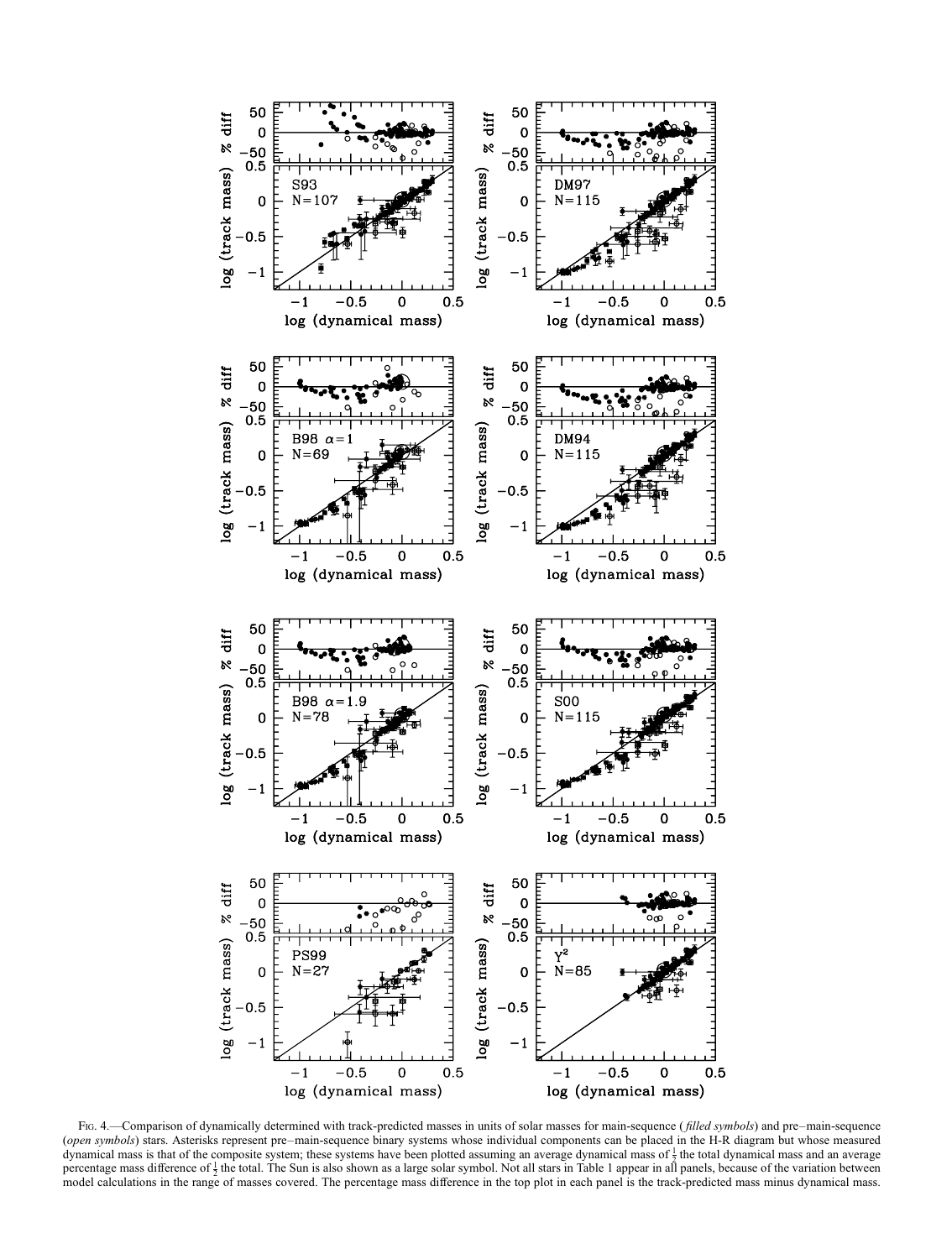

Fig. 5.—Mean percentage mass offset as a function of dynamically determined stellar mass for main-sequence (solid lines) and pre–main-sequence (dotted lines) stars; vertical error bars indicate the standard deviation of the mean. The difference values for the 4.5 Gyr old Sun are also shown as the large solar symbols. [See the electronic edition of the Journal for a color version of this figure.]

pre–main-sequence masses that are consistent with dynamically determined values to better than  $1 \sigma$  in the mean (Fig. 5), with the DM94 and DM97 tracks tending to underpredict the individual masses by 0%–10%. Around 1  $M_{\odot}$  (0.5–1.2  $M_{\odot}$ ), the B98  $\alpha = 1.0$  models predict masses most consistent with dynamical values; the B98  $\alpha = 1.9$  and most other models predict masses that are too low by  $\sim$ 25% at 1–2  $\sigma$ , on average, compared to the dynamically determined values. This general trend of underpredicted masses continues (including for the B98  $\alpha = 1.0$  models) toward the lowest pre–main-sequence masses considered, 0.3  $M_{\odot}$ , although with slightly less significance ( $\sim$ 1  $\sigma$ ). Note that the valley of maximum disagreement between track-predicted and dynamical masses is driven for most models by two stars: UZ Tau Aa and NTTS 045251B.

Our assessment of these mass comparisons is limited by the accuracy with which our sample stars can be placed on an H-R diagram, particularly the youngest stars. As young solar- and lower mass stars are primarily on Hayashi (roughly constant temperature) evolutionary tracks, an accurate temperature is especially important for determining a theoretical mass. In our analysis we have adopted a dwarf temperature scale for both the main-sequence and the pre–main-sequence stars. Pre–mainsequence stars are intermediate-gravity objects between dwarfs and giants, and it has been argued (e.g., Martin, Rebolo,  $\&$ Magazzù 1994; Luhman, Liebert, & Rieke 1997; White et al. 1999) that the appropriate spectral type–temperature relation of, in particular, T Tauri stars should be intermediate between that of dwarfs and giants. G and K giants are cooler than G and K dwarfs, while M giants are warmer than M dwarfs (see the Appendix for dwarf temperatures and Dyck et al. 1996, Di Benedetto & Rabbia 1987, and Bell & Gustafsson 1989 for giant temperatures derived from either angular diameters or the infrared flux method), with the crossover point at about M0. As examples, in comparison to dwarfs, giants of spectral type M6, M4, and M2 are  $\sim$  620,  $\sim$  500, and  $\sim$  310 K warmer, and K5 and K1 giants are  $\sim$ 475 and  $\sim$ 595 K cooler, respectively. Detailed analysis of high-dispersion spectra shows that pre–mainsequence surface gravities are closer to those of dwarfs than to those of giants. For example, Johns-Krull et al. (1999) measure  $\log g = 3.67 \pm 0.5$  for BP Tau and Johns-Krull & Valenti (2000) quote  $\log g = 3.54$  for Hubble 4. These values can be compared to  $\log g = 4.6$  for a 4800 K dwarf and  $\log g = 2.4$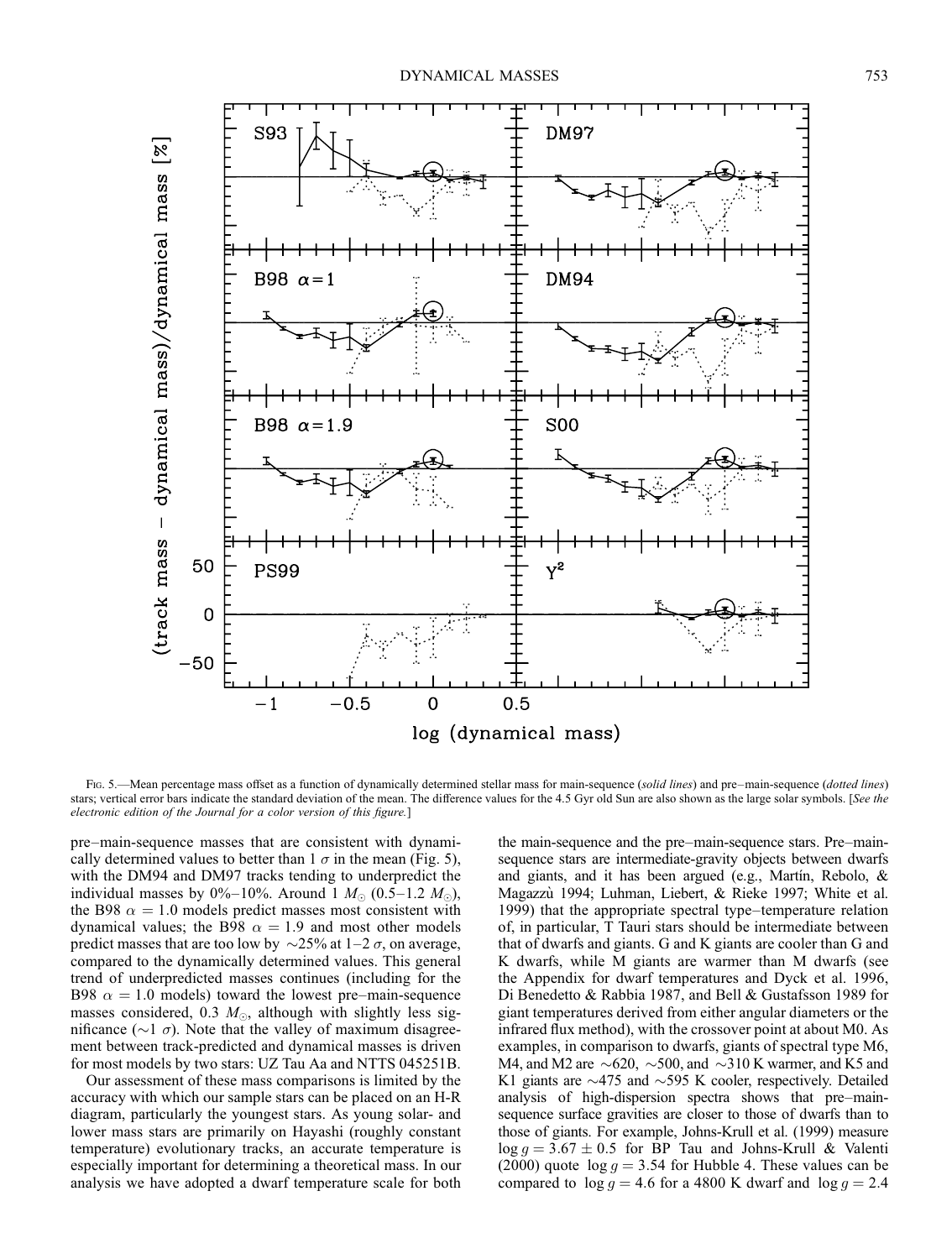

Fig. 6.—Percentage mass offset vs. dynamically determined stellar mass for individual pre–main-sequence stars. Vertical error bars indicate the root sum squared of the dynamical mass and the track mass error, the latter estimated from the  $\log L$  and  $\log T$  errors. To illustrate the effects of temperature scale choice, we show both the dwarf temperature scale adopted here (circles) and the warmer Luhman et al. (2003) temperature scale (squares) for stars later than M0, offset by +0.03 in log (dynamical mass) for clarity. Note the change in scale compared to Fig. 5. [See the electronic edition of the Journal for a color version of this figure.]

for a 4800 K giant (dwarf surface gravities staying roughly constant with decreasing temperature in the stellar range and giant gravities decreasing by 1 order of magnitude by 3900 K and 2 orders of magnitude by late M spectral types).

In our analysis, we have assumed a strict dwarflike temperature relation, since an appropriate temperature scale tied to the infrared flux method or measured stellar angular diameters has not yet been established for  $1-10$  Myr old low-mass stars. The systematic shift induced by adopting a temperature scale intermediate to those of dwarfs and giants would make our track-inferred masses for the pre–main-sequence stars smaller in the G–K spectral type range (the wrong direction for improving correspondence to dynamical masses) and larger by  $\sim$ 10% for the M types. Luhman et al. (2003) suggest a specific intermediate temperature scale for stars cooler than spectral type M0.<sup>3</sup> Using this warmer temperature scale for our pre–main-sequence sample (Fig. 6, filled squares) systematically increases the predicted masses of the lowest mass stars. However, there is no statistically significant evidence from dynamical mass constraints that a warmer-than-dwarf temperature scale is needed, since the resulting change in the predicted masses using a warmer scale is well within the uncertainties in the mass comparison plots (only two systems have masses shifted by  $\geq 1$   $\sigma$  via a change in the temperature scale).

Systematic shifts in the predicted masses, as would occur by shifting the temperature scale, will still leave many pre–mainsequence stars with track-predicted masses widely discrepant from dynamical values. This is illustrated by the large scatter in track-predicted masses over a small range of dynamically determined masses (Fig. 6). A couple of case studies make this point clear. Compare MWC 480, an A2 star with dynamical mass of 1.65  $\pm$  0.07  $M_{\odot}$ , to the cooler but (surprisingly) more massive A8 stars RS Cha A and B, with dynamical masses of  $1.858 \pm 0.016$  and  $1.821 \pm 0.018$   $M_{\odot}$ , respectively. No evolutionary model will predict that a hotter object is less massive than a cooler object this close to the main sequence. Assuming that the uncertainties in the dynamical masses have

<sup>&</sup>lt;sup>3</sup> The values of the Luhman intermediate temperature scale were chosen to produce coeval ages for the T Tauri quadruple GG Tauri and for members of the IC 348 cluster using the B98 ( $\alpha = 1.9$ ) evolutionary models.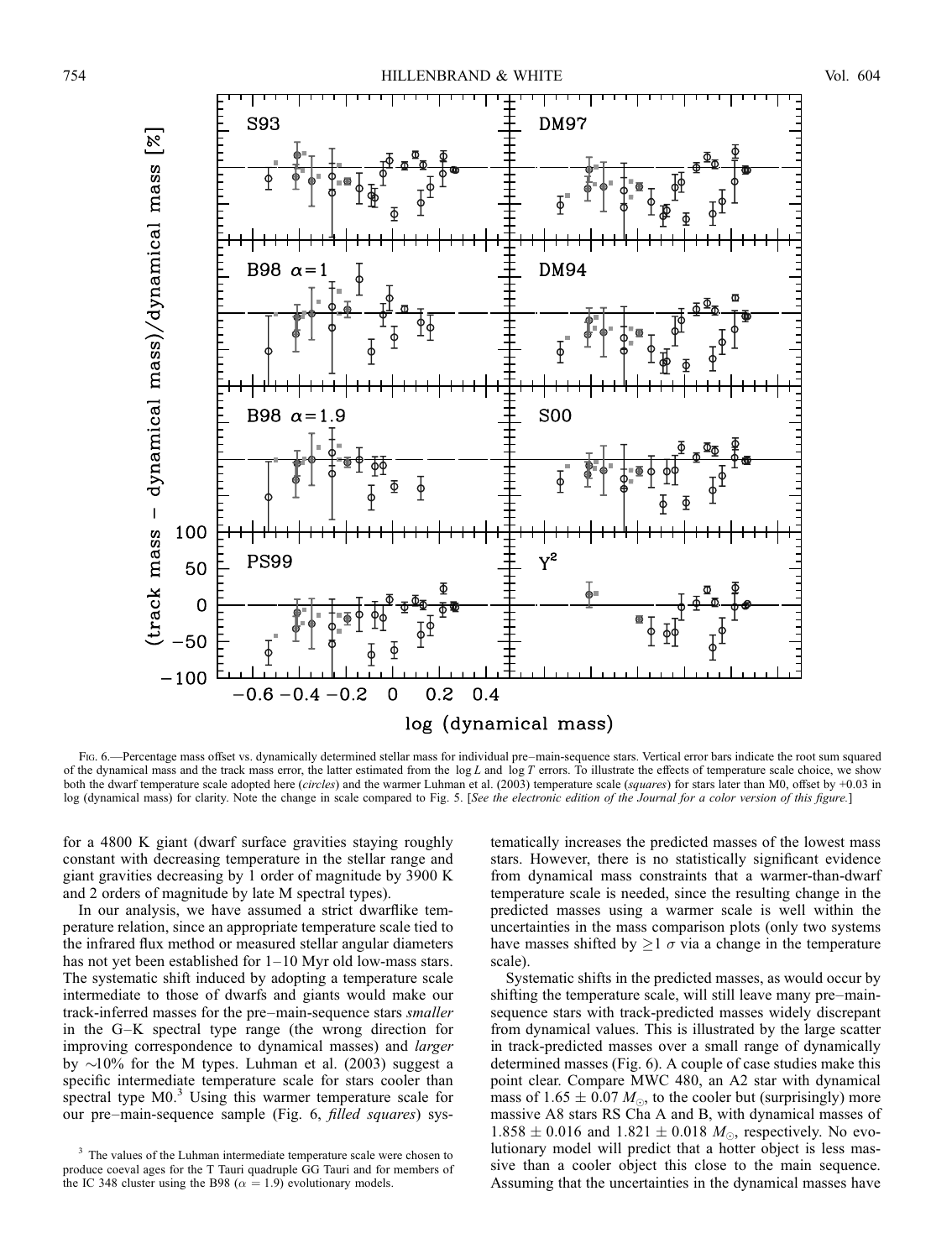been properly assigned, this suggests that the assigned temperatures are in error. In this case, the error is most likely in the spectral type assigned to MWC 480, since RS Cha is an eclipsing system with more precisely determined temperatures. Similar discrepancies occur at lower masses. Consider NTTS 04251+3016A and LkCa 15, two K5 T Tauri stars with identical luminosities. Although these stars are located at the same position in the H-R diagram, they have dynamically determined masses that differ by 0.48  $M_{\odot}$ , a 2.5  $\sigma$  difference. This again strongly suggests errors in the assigned spectral types. These discrepancies are problems that will remain, independent of the temperature scale and independent of any evolutionary model. Assuming that the uncertainties in dynamical masses are being properly assessed, we conclude that the usefulness of dynamical mass constraints on pre–main-sequence evolutionary models is currently limited by poorly determined luminosities and especially temperatures of pre–main-sequence stars.

## 4.3. Ensemble Comparisons

Finally, in assessing the main-sequence and pre–mainsequence results en ensemble, we find it somewhat distressing that for most models the agreement is far better for mainsequence masses than for pre–main-sequence masses. Assuming that the stellar parameters on average are well understood (the above exceptions notwithstanding), apparently it is possible for stars of a given mass to wind up in the right place near the main-sequence end of a calculation without having started in the right place at the tops of their convective evolutionary tracks.

The B98 ( $\alpha = 1.0$ ) models appear to have the best consistency between the pre–main-sequence and main-sequence mass offsets as a function of mass (Fig. 5), although we remind the reader that we found the B98  $\alpha = 1.0$  models a better fit to the pre–main sequence and the B98  $\alpha = 1.9$  models a better fit to the main sequence. If this trend is proved true, it may indicate a difference in the efficiency of convection between pre–mainsequence and main-sequence stars of similar mass. As noted above, for all models there is indeed consistency with dynamical masses above 1.2  $M_{\odot}$  in both the pre–main-sequence and the main-sequence phases; however, the pre–main-sequence masses are systematically offset by  $0\% - 30\%$  (<1  $\sigma$ ). Below 1  $M_{\odot}$  the consistency between the pre–main-sequence and main-sequence masses is broken, with the offset masses in the two regimes different in most models by more than  $1 \sigma$ . Notably, it is in this subsolar regime that convection is most important, for an increasingly longer time period toward lower masses, during pre–main-sequence evolution.

## 5. CONCLUSIONS AND RECOMMENDATIONS

We have attempted to assess the agreement between dynamically determined stellar masses and those inferred from modern theoretical calculations of pre– and early–mainsequence evolution. We have found only marginal consistency with most existing models, as summarized in Figure 5.

For main-sequence stars, above 1.2  $M_{\odot}$  the models considered are all consistent with dynamically determined values. At lower masses, however, there is divergence between the predicted and dynamical masses, which sets in at different masses for different tracks. The  $Y^2$  models offer the best overall agreement with dynamical masses, although these calculations extend only as low in mass as 0.4  $M_{\odot}$ . The S93 models are a close second to the  $Y^2$  models but begin to diverge from 1  $\sigma$  consistency below 0.3  $M_{\odot}$ . All other models (DM97, B98, S00, and PS99) fail to predict masses that are consistent with dynamically determined values (by 5%–20%) over the mass range  $0.1-0.5$   $M_{\odot}$ . We find that for all tracks, the dominant discrepancies between track-predicted and dynamically determined masses for main-sequence stars lie in the mass range 0.2–0.5  $M_{\odot}$ . This failure likely stems from the poor match to the empirically defined main sequence. The DM97, B98, PS99, and S00 models all predict a break in the mass-luminosity relationship near  $log T \sim 3.7$  dex (spectral type M0.5), which is hotter than the well-established empirical break in the mass-luminosity relationship near  $log T \sim 3.5$  dex (spectral type M3.5). The S93 and  $Y^2$  models most closely resemble the empirical main sequence.

For the pre–main-sequence sample, we find generally good agreement between predicted and dynamical masses above 1.2  $M_{\odot}$  for all models, as was true for the main-sequence sample. This is not an entirely trivial statement, since both partially convective and fully radiative stars are included in these two samples. However, referring to Figure 1, differences between the various models for  $1-2$   $M_{\odot}$  stars are manifest only high on the fully convective part of the tracks, where no empirical data exist; thus, even younger  $1-2$   $M_{\odot}$  dynamical masses are needed before distinction between the pre–mainsequence tracks can be made in this mass regime. Between 1.2 and 0.5  $M_{\odot}$ , the B98 ( $\alpha = 1.0$ ) models predict *reasonable*, although not fully consistent, mass values on average, while all other models systematically underestimate subsolar masses by 10%–30%, on average. At the lowest masses considered,  $\leq 0.5$  M<sub>o</sub>, all models underestimate the pre–main-sequence stellar masses. There are at present no dynamical mass constraints available at masses less than 0.3  $M_{\odot}$  for pre–mainsequence stars. Adopting a warmer-than-dwarf temperature scale for T Tauri stars could partly reconcile these mass underestimates, although the scale proposed by Luhman et al. (2003) is not warm enough to rectify the mass underestimates except for the marginal (i.e., not statistically significant) improvements made to the B98 model agreement (the models to which this temperature scale was in fact tuned). Of note is that the B98 models do not extend above radii of 1–2  $R_{\odot}$ (specifically, the  $10<sup>6</sup>$  yr isochrone), whereas many young pre– main-sequence stars have larger radii, 2–3  $R_{\odot}$ , thus limiting the utility of the B98 models in star-forming regions. The dynamical mass consistency of the B98 models is only marginally better than that of the DM97, PS99, and S00 models, which systematically underestimate subsolar masses by  $1-2 \sigma$ .

The relatively flat nature of the offsets between the dynamical and the predicted stellar masses for some calculations suggests that they could be used with moderate confidence if correction factors are included. For example, a 20% revision upward of the masses predicted by the DM97 tracks for masses between 0.12–0.4  $M_{\odot}$  would result in near-perfect agreement at main-sequence evolutionary stages, with the same 20% correction applicable to 0.3–1.0  $M_{\odot}$  young pre– main-sequence stars; again we note that the pre–mainsequence behavior below 0.3  $M_{\odot}$  is untested for these or any set of tracks. A similar 20% correction could be applied to the S00 pre–main-sequence tracks, although the mainsequence offsets appear to vary with mass.

Several observational recommendations can also be made. Our pre–main-sequence comparisons stress the need for more observational work on masses determined from orbital dynamics in the pre–main-sequence phase, where the statistics of our assembled sample are factors of 5–10 worse than on the main sequence at comparable masses. This is especially problematic at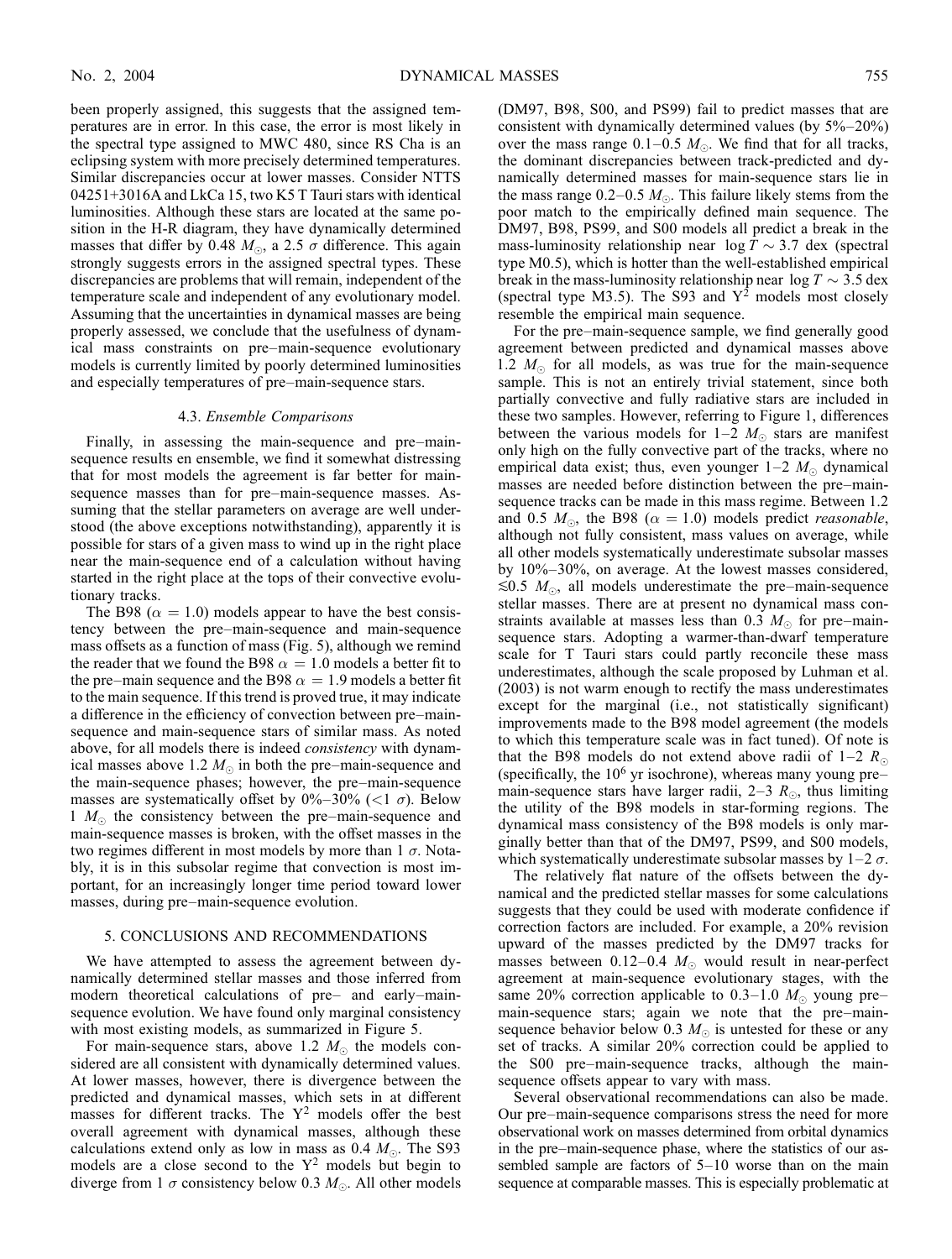the lowest masses, where at present there are no pre–mainsequence dynamical mass constraints at masses of less than 0.3  $M_{\odot}$ . Finally, we emphasize that the usefulness of dynamical mass constraints on pre–main-sequence evolutionary models is currently limited by poorly determined luminosities and especially temperatures of young stars. Additional dynamical mass determinations will not likely improve the constraints on evolutionary models, unless the stellar parameters can be more accurately determined than for the current sample. In the absence of additional eclipsing systems, high-dispersion stellar spectroscopy and synthetically modeled spectra offer the best promise for precisely determining fundamental properties.

The trends that have emerged from our study may be interpretable as messages regarding modifications to the model assumptions on input physics and parameter choices. It is suggested that in order to achieve agreement between dynamical and track-predicted masses for both low-mass young pre–mainsequence and main-sequence stars, a systematic shift coolward of the models via improved convection and opacity treatments is needed. Further adjustments may also be necessary. Baraffe and coworkers have repeatedly stressed the important effects of atmospheres at low masses, arguing that the gray (Eddington) approximation used by most other authors overestimates both the temperature and the luminosity for a given mass. This could

explain in part some of the discrepancies between the predicted and empirical main sequences (Fig. 2). It is worth noting that the deviations occur near early M spectral types, where molecular absorption begins to dominate the opacity. However, even the nongray atmospheres of the B98 models fail to reproduce the empirical main sequence. For the pre–mainsequence stars, although the physics involved in opacities, equations of state, and atmospheric treatment is already challenging, even more sophisticated effects, such as accretion, rotation, and magnetic fields, may be required in order to achieve rigorous agreement between observations and models, as illustrated by e.g., D'Antona et al. (2000) and Baraffe et al. (2002).

Note added in manuscript.—Stassun et al. (2004) report dynamical mass measurements for a pre–main-sequence system consisting of 1.01 and 0.73  $M_{\odot}$  components. We have included this system in our table for completeness, but it does not appear in our figures or analysis. Results from this new dynamical mass system are consistent with those for other pre–main-sequence stars with similar masses.

We acknowledge useful comments by the referee.

## APPENDIX

## ADOPTED DWARF TEMPERATURES AND BOLOMETRIC CORRECTIONS

As discussed in the text  $(\S_{\S} 3.3 \text{ and } 4.2)$ , we have adopted a dwarf temperature scale based on the stellar temperatures of Chlebowski & Garmany (1991) (O3–O9); Humphreys & McElroy (1984) (B0–B3); Cohen & Kuhi (1979) (B5–K6); Bessell (1991) (K7–M1); Wilking, Greene, & Meyer (1999) ( M2–M7.5); and Reid et al. (1999) and Burgasser (2001) (M8–L–T). Our bolometric corrections are those of Massey, Parker, & Garmany (1989) (O3-B1); Code et al. (1976) (B2-G0); Bessell (1991) and Bessell  $\&$ Brett (1988) (G0–M5); and Tinney, Mould, & Reid (1993) (M6–M9, converted from quoted values of K-band bolometric correction). The V-band bolometric corrections turn over at spectral types later than late G and grow rapidly as flux shifts from the V band into redder bandpasses. The I band is generally the best wavelength at which to apply a bolometric correction for stars in the early K through mid-M spectral type range, both because the value of the bolometric correction is small and because it is roughly constant with spectral type. For very late M-types, the  $J$  band may be a better choice.

## **REFERENCES**

- Alencar, S. H. P., Melo, C. H. F., Dullemond, C. P., Andersen, J., Batalha, C.,
- Vaz, L. P. R., & Mathieu, R. D. 2003, A&A, 409, 1037
- Alexander, D. R., Augason, G. C., & Johnson, H. R. 1989, ApJ, 345, 1014
- Alexander, D. R., & Ferguson, J. W. 1994, ApJ, 437, 879
- Andersen, J. 1991, A&A Rev., 3, 91
- Andersen, J., Lindgren, H., Hazen, M. L., & Mayor, M. 1989, A&A, 219, 142
- Bahcall, J. N., & Pinsonneault, M. H. 1992, Rev. Mod. Phys., 64, 885
- Baraffe, I., Chabrier, G., Allard, F., & Hauschildt, P. H. 1995, ApJ, 446, L35 ———. 1998, A&A, 337, 403 (B98)
- $-2002, A&A, 382, 563$
- Basri, G., & Batalha, C. 1990, ApJ, 363, 654
- Bell, R. A., & Gustafsson, B. 1989, MNRAS, 236, 653
- Bernasconi, P. A. 1996, A&AS, 120, 57
- Bessell, M. S. 1991, AJ, 101, 662
- Bessell, M. S., & Brett, J. M. 1988, PASP, 100, 1134
- Böhm-Vitense, E. 1958, Z. Astrophys., 46, 108
- Burgasser, A. J. 2001, Ph.D. thesis, Caltech
- Burrows, A., et al. 1997, ApJ, 491, 856
- Canuto, V. M., & Mazzitelli, I. 1991, ApJ, 370, 295
- ———. 1992, ApJ, 389, 724
- Casey, B. W., Mathieu, R. D., Vaz, L. P. R., Andersen, J., & Suntzeff, N. B. 1998, AJ, 115, 1617
- Caughlan, G. R., & Fowler, W. A. 1988, At. Data Nucl. Data Tables, 40, 283 Chabrier, G., & Baraffe, I. 1997, A&A, 327, 1039
- Chabrier, G., Baraffe, I., Allard, F., & Hauschildt, P. 2000, ApJ, 542, 464
- Charbonnel, C., Däppen, W., Schaerer, D., Bernasconi, P. A., Maeder, A., Meynet, G., & Mowlavi, N. 1999, A&AS, 135, 405
- Chlebowski, T., & Garmany, C. D. 1991, ApJ, 368, 241
	-
- Code, A. D., Davis, J., Bless, R. C., & Brown, R. H. 1976, ApJ, 203, 417
- Cohen, M., & Kuhi, L. V. 1979, ApJS, 41, 743
- Copeland, H., Jensen, J. O., & Jørgensen, H. E. 1970, A&A, 5, 12
- Covino, E., et al. 2000, A&A, 361, L49
- Cox, A. N., ed. Allen's Astrophysical Quantities 2000 (4th ed.; New York: Springer)
- Cox, A. N., & Tabor, J. E. 1976, ApJS, 31, 271
- Cox, J. P., & Giuli, R. T. 1968, Principles of Stellar Structure (New York: Gordon & Breach)
- D'Antona, F., & Mazzitelli, I. 1985, ApJ, 296, 502
	- ———. 1994, ApJS, 90, 467 (DM94)
- ———. 1997, Mem. Soc. Astron. Italiana, 68, 807 (DM97)
- D'Antona, F., Ventura, P., & Mazzitelli, I. 2000, ApJ, 543, L77
- Däppen, W., Mihalas, D., Hummer, D. G., & Mihalas, B. W. 1988, ApJ, 332, 261
- Delfosse, X., Forveille, T., Ségransan, D., Beuzit, J.-L., Udry, S., Perrier, C., & Mayor, M. 2000, A&A, 364, 217
- Di Benedetto, G. P., & Rabbia, Y. 1987, A&A, 188, 114
- Dutrey, A., Guilloteau, S., & Simon, M. 2003, A&A, 402, 1003
- Dyck, H. M., Benson, J. A., van Belle, G. T., & Ridgway, S. T. 1996, AJ, 111, 1705
- Eggleton, P. P., Faulkner, J., & Flannery, B. P. 1973, A&A, 23, 325
- Ezer, D., & Cameron, A. G. W. 1967a, Canadian J. Phys., 45, 3429
- ———. 1967b, Canadian J. Phys., 45, 3461
- Fernandes, J., Lebreton, Y., Baglin, A., & Morel, P. 1998, A&A, 338, 455
- Forestini, M. 1994, A&A, 285, 473
- Fowler, W. A., Caughlan, G. R., & Zimmerman, B. A. 1975, ARA&A, 13, 69
- Giménez, A., & Quintana, J. M. 1992, A&A, 260, 227